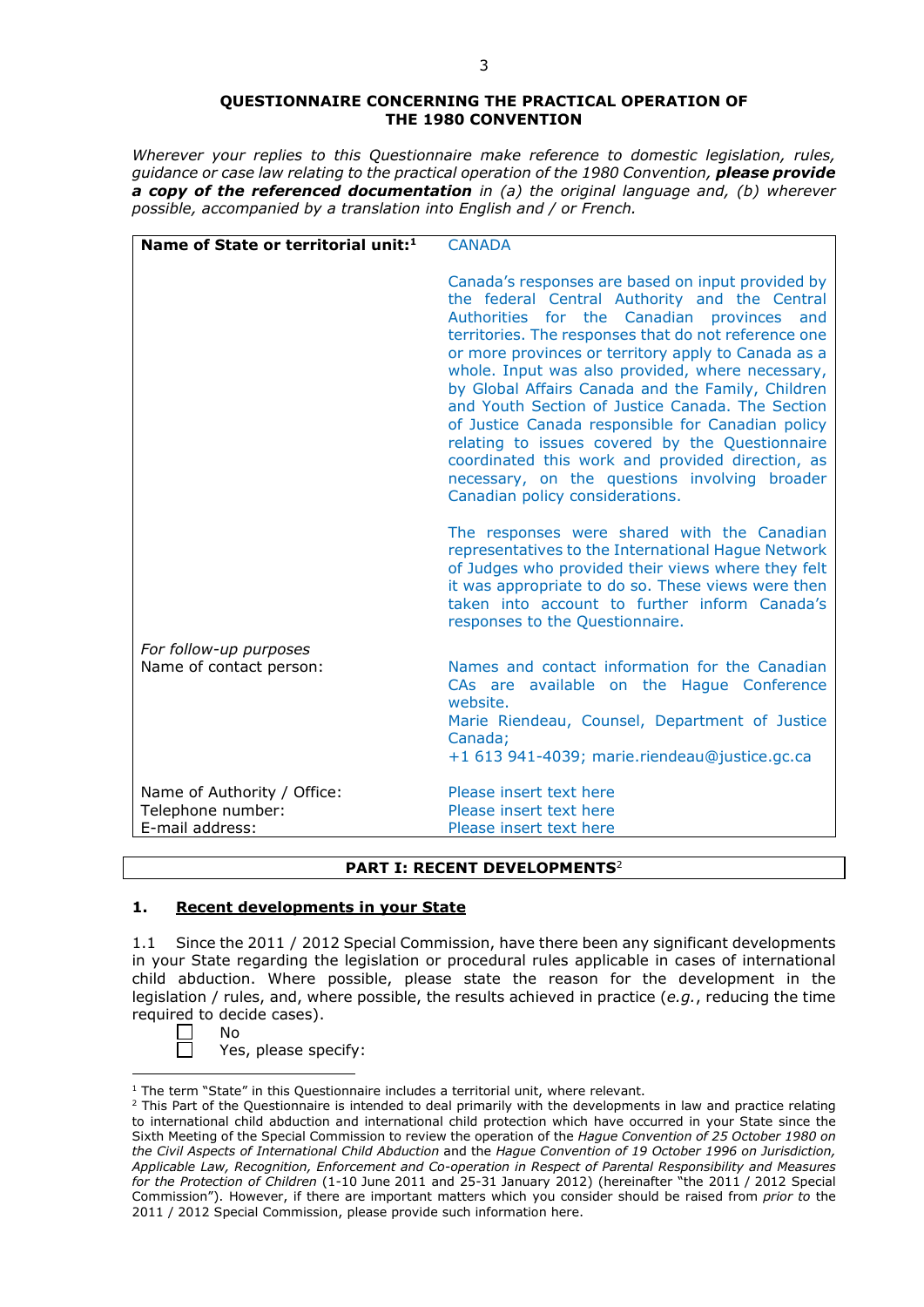In Canada, the only significant developments regarding legislation or procedural rules occurred for the province of Quebec. The Quebec Code of Civil Procedure was amended in January 2016 notably to reduce delays on appeal and to ensure that the return order shall be enforceable notwithstanding any appeal. See articles 374 and 660 of the Code of Civil Procedure. http://www.legisquebec.gouv.qc.ca/en/ShowDoc/cs/C-25.01

1.2 Please provide a brief summary of any significant decisions concerning the interpretation and application of the 1980 Convention rendered since the 2011 / 2012 Special Commission by the relevant authorities<sup>3</sup> in your State including in the context of the 20 November 1989 United Nations Convention on the Rights of the Child and relevant regional instruments.

#### British-Columbia decisions (4):

-

Johnson v. Jessel, 2012 BCCA 393 – in an Article 15 hearing, the application judge held that the interim order obtained by the mother, granting her sole custody and guardianship, did not entitle her to leave Canada with the children without the consent of the father or the BC court. On appeal to the BC Court of Appeal, the mother's appeal was dismissed. A nonremoval clause is not required to preserve the court's jurisdiction over the question of the right to remove the children from the jurisdiction. Because the order was interim, the BC court was actually exercising its custody rights at the time of the removal, which was therefore wrongful within the meaning of the Convention.

Rey v. Getta, 2013 BCCA 369 – appeal by the TP on the issue of the children's habitual residence. Appeal dismissed. The application judge noted there was a "profound difference between the parties on some of the facts". The Court of Appeal held the judge had not misapprehended the evidence, failed to consider relevant evidence, or considered irrelevant factors. In finding Florida was the children's habitual residence, the judge relied in large part on four undisputed pieces of evidence: (1) legal proceedings concerning a lease of premises at which the father stipulated the family would reside with the children and that he was a resident of the county and state; (2) medical records relating to the children; (3) custody proceedings commenced by the father in Florida in which he deposed that Florida was the children's residence; and (4) enrollment of the children in pre-school or school in 2012 and 2013/2014.

Sampley v. Sampley, 2015 BCCA 113 – the application judge ordered the child's return to the US, contingent upon the satisfaction of numerous conditions, and made other orders including for support and custody. The TP appealed the return order and the LBP crossappealed the conditional, custody and support orders. The TP's appeal was dismissed. The child was habitually resident in the US. The evidence supports that the father did not acquiesce to the child remaining in Canada. The allegations of domestic abuse are not sufficiently serious to refuse the child's return – the US courts can properly address that issue. The fact that the Montana courts have not yet taken jurisdiction of the matter does not mean that no US court will. The mother's residency status in the US is irrelevant to these proceedings. The LBP's cross-appeal was allowed except in relation to the costs order. There was no basis for the judge to make any of the conditional, custody or support orders.

GAGR v. TDW, 2013 BCSC 586 – In considering the child's objection exception, the court summarized the proper approach to the exercise of discretion under Article 13 as including: (1) While courts are increasingly encouraged to take account of the views of children, that does not mean that their views are determinative or even presumptively so; (2) The question as to whether a child has reached an age and degree of maturity where it is appropriate to take her views into account must be determined based on all of the evidence. The relevant evidence will include the nature, strength, and reasons for the child's objection; (3) A child's views should only be regarded if they are authentically her own. If the views have been influenced by someone else, or are based solely on a desire to stay with the abducting parent, then they should be given little weight; (4) The exercise of discretion may take into account

<sup>&</sup>lt;sup>3</sup> The term "relevant authorities" is used in this Questionnaire to refer to the judicial or administrative authorities with decision-making responsibility under the 1980 Convention. Whilst in the majority of States Parties such "authorities" will be courts (*i.e.*, judicial), in some States Parties administrative authorities remain responsible for decision-making in Convention cases.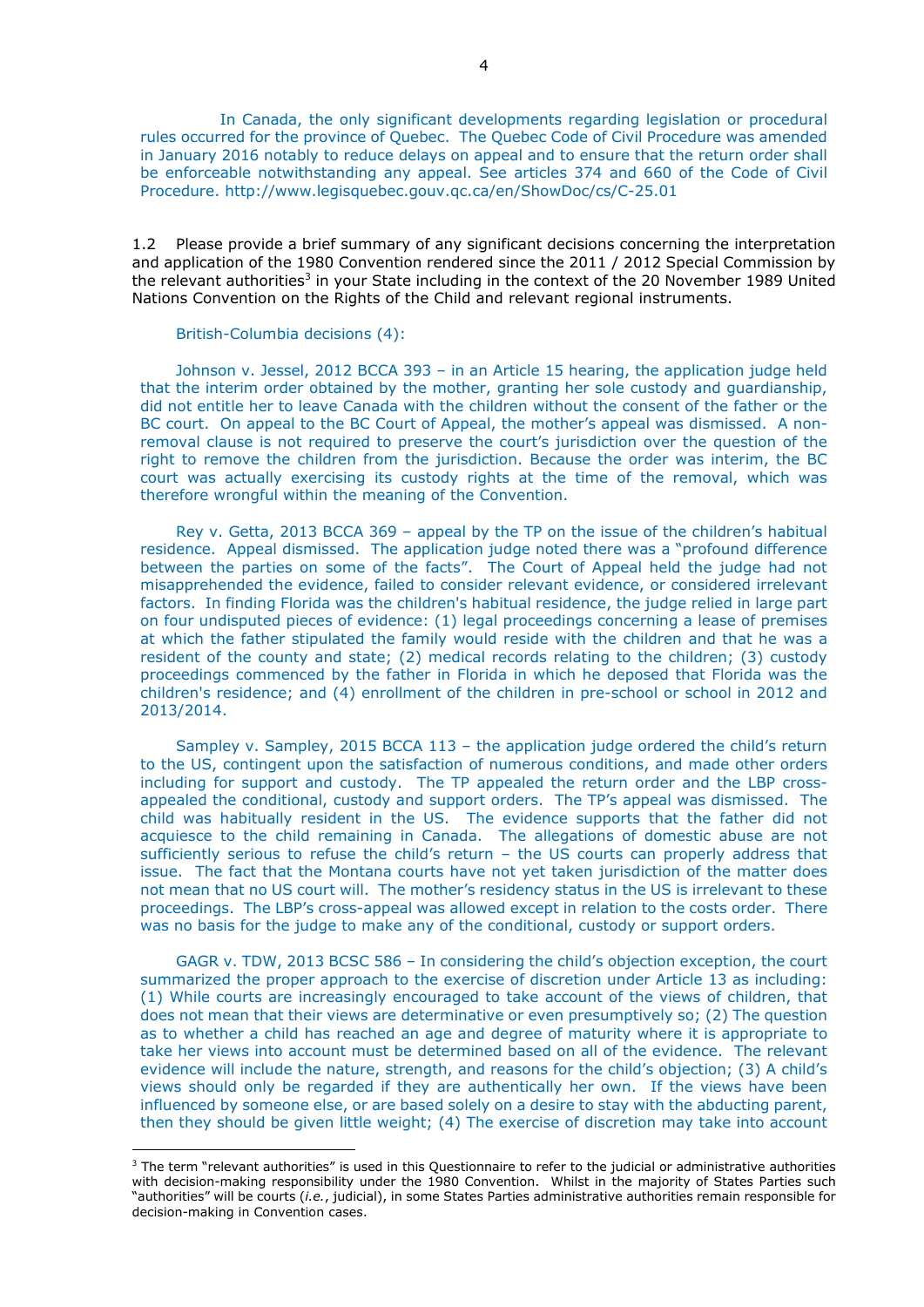the child's welfare; (5) The policy considerations underlying the Convention are an important factor in the exercise of discretion; (6) The older the child, the more weight her objections are likely to carry; however, there is no minimum age at which the objections can be taken into account; (7) A child's views can prevail even where the circumstances are not exceptional.

Québec decisions (6)

Family law - 1222, 2012 QCCA 21, INCADAT 1158 C.A. (appeal allowed, family law - 111848, 2011 QCCS 2828)

Wrongful removal of two children by the mother from the United States to Quebec: The Court of Appeal found that the father acted in an odious, vile manner by moving his mistress into the house, but that that did not mean that he agreed to a permanent removal. He was [translation] "proactive whenever appropriate and tried to regain custody". Also, the concerns regarding the children's diet were exaggerated and could not be based on tentative factual findings to apply the grave risk exception.

The Court stated that the best interests of the child coincided with the child's return to his or her habitual place of residence and that it is therefore this narrower scope that must be ascribed to the notion of interest of the child when applying the Act. The effective application of the Hague Convention depends on close cooperation because Quebec has recognized that the state where the child has his or her habitual residence is in the best position to determine custody rights.

Family law - 131963, 2013 QCCA 1248 C.A. (appeal dismissed, family law - 133844, 2013 QCCS 6784)

Wrongful removal of a child by the mother from Italy to Quebec: The judge erred by mathematically calculating how much time the child had spent in Quebec and in Italy, finding that the child's habitual place of residence was in Quebec. The evidence instead demonstrated that the child had been continuously living in Italy, that she had been receiving medical care there for her medical condition, that she had participated in a summer camp in Rome before her removal and that she had been registered in a Roman school for the year 2012–2013.

In the judge's opinion, the father's violence toward the woman and the child, still present during such times, had reached a very disturbing level. It is true that judges, in their analysis of the application of this exception, must not attach too much weight to violence between spouses. This is not the case, however, when the violence creates an intolerable situation for the child, like in this matter, and there is a fear, objectively, that no order will remedy the situation and ensure the child's safety.

Family law - 141610, 2014 QCCS 3144 C.S.

Wrongful removal of two children by the mother from France to Quebec: Having decided that it was useful to put in place measures to protect the mother before ordering the return of the children, the court contacted the French judge, a member of the International Hague Network of Judges. A telephone meeting took place on the third day of the hearing in the presence of counsel, who had added their questions to the court's questions. During the call, the French judge suggested that the French Central Authority would be in a position to answer their questions. The Quebec Central Authority therefore sent a letter with the questions from counsel and the court. The letter and the reply letter from the French Central Authority are attached to the judgment.

Family law - 15751, 2015 QCCA 638 C.A. (appeal dismissed, family law - 142965, 2004 QCCS 5693)

Wrongful removal of two children by the mother from Spain to Quebec: Neither the Act (nor the Convention) addresses undertakings. This concerns the creation of a judge-made law, which the courts, including the Supreme Court of Canada, almost unanimously recognize the value of, to the extent that the undertakings uphold the spirit of the Act. The issue is at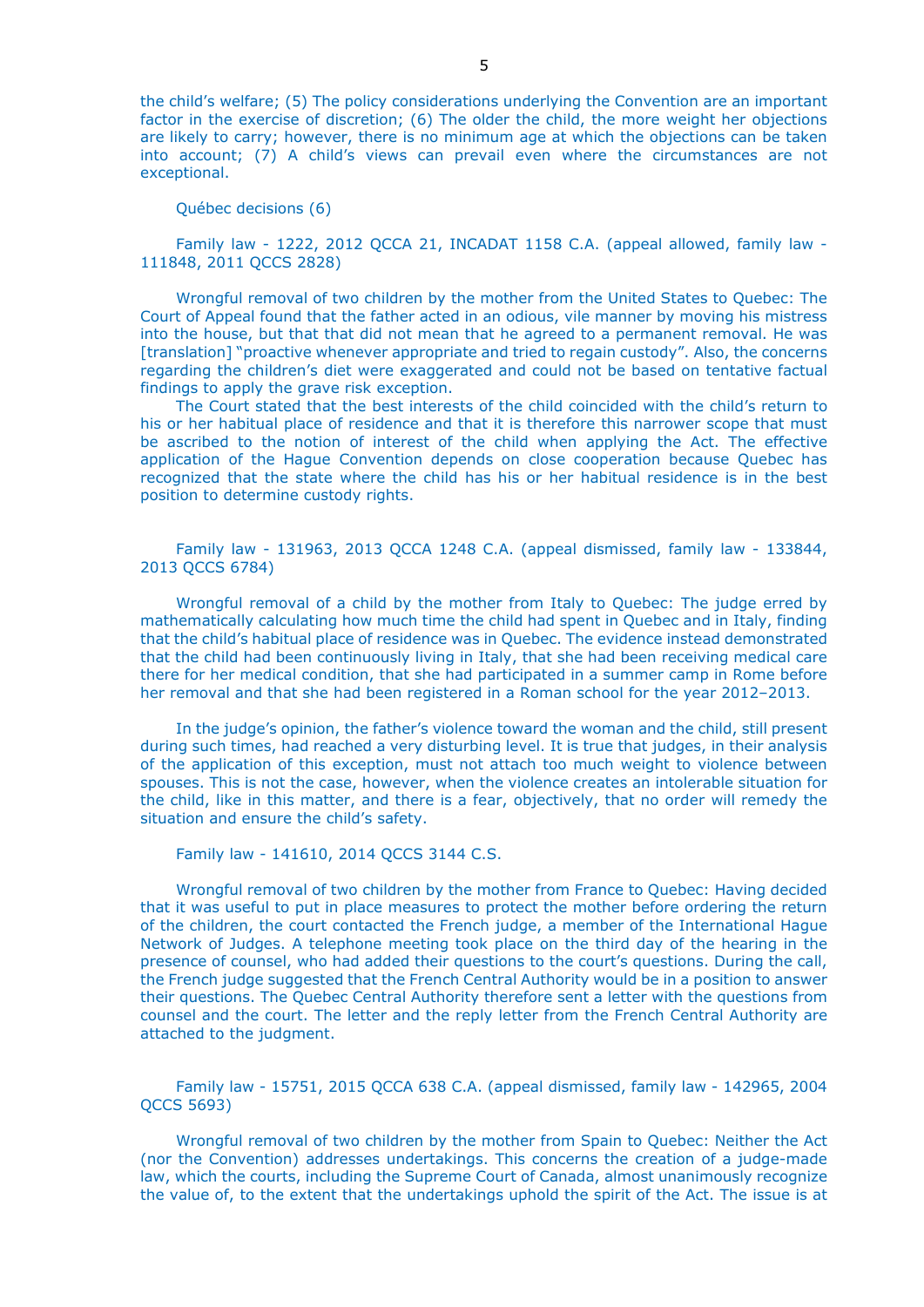the discretion of the judge hearing the return application and is not automatic because each case turns upon its own facts.

Obtaining mirror orders is not always possible and inevitably leads to delays and costs for the parent who was the victim of a wrongful removal. It involves, in each case, seeing what is possible, and necessary. It was also held that the interest of the children requires that they finish their school year before returning to Spain, so their return is delayed by three months.

Family law - 161254, 2016 QCCA 910 C.A. (appeal dismissed, family law – 16584, 2016 QCCS 1133)

Wrongful retention of a child from Venezuela by the father:

During a visit to Quebec, the six-year-old child told her father that she had participated in sexual activities with neighbourhood children, including an 11-year-old male cousin, several times. The issue here is the mother's attitude because the judge found that she had an adequate and proactive attitude, in particular regarding her efforts to initiate communication with the parents of the cousin and other family members to make further inquiries into what had happened. The mother was not considered an abuser, was not indifferent to the allegations and stated that she was ready to intervene to rectify the situation, if need be. The court cannot conclude that a danger exists, even if the alleged facts can be characterized as sexual games.

The father agreed that the mother would have custody of  $X$  in Venezuela. He also purchased the property in which the child and mother were living. It is difficult to accept his allegations that the child suffers from hunger there and lives in unsanitary conditions. This finding is consistent with the objectives of the Convention. Without this limitation, children from countries less advantaged and stable than Canada would not be able to benefit from protection under the Convention.

K.L. c. C.B., March 31, 2017, 200-09-009429-165, C.A. (appeal dismissed, family law - 163158, 2016 QCCS 6366 C.S.)

Wrongful retention of two children from the United States by the mother: The children's stay in Maryland was relatively short: approximately 69 days for Y and 85 days for X. The trial judge apparently failed to consider the reality of the children and focused entirely on the parents' intention. Certain member states focus their analysis on either the parents' intention or the child's situation. Others try instead to adopt a combined approach. All circumstances must be considered and there must be an attempt to identify a set of factors that point in one direction rather than another. In this case, the judge had to consider that the mother's intention was conditional on many factors and that only five weeks had elapsed when she informed the father of her intention to return to Quebec.

The father presented the mother with the parenting plan he had prepared after a parents' meeting, where the return was discussed in the presence of the paternal grandfather. The court was of the opinion that by requiring the father to sign on an agreement after the date of the wrongful retention, he had acquiesced to the long-term removal of the children because, according to the agreement, the children would attend Quebec schools for the 2016– 2017 school year.

Manitoba decisions (3)

Cohen v. Cohen, 2013 MBQB 292

This case involved a jurisdictional dispute between Florida and Manitoba. The left behind father in Florida, USA, was seeking return of three children from Manitoba, Canada. There were concurrent custody proceedings before the Florida court. There was conflicting evidence about interpretation of the relevant Florida law and which court had jurisdiction. In light of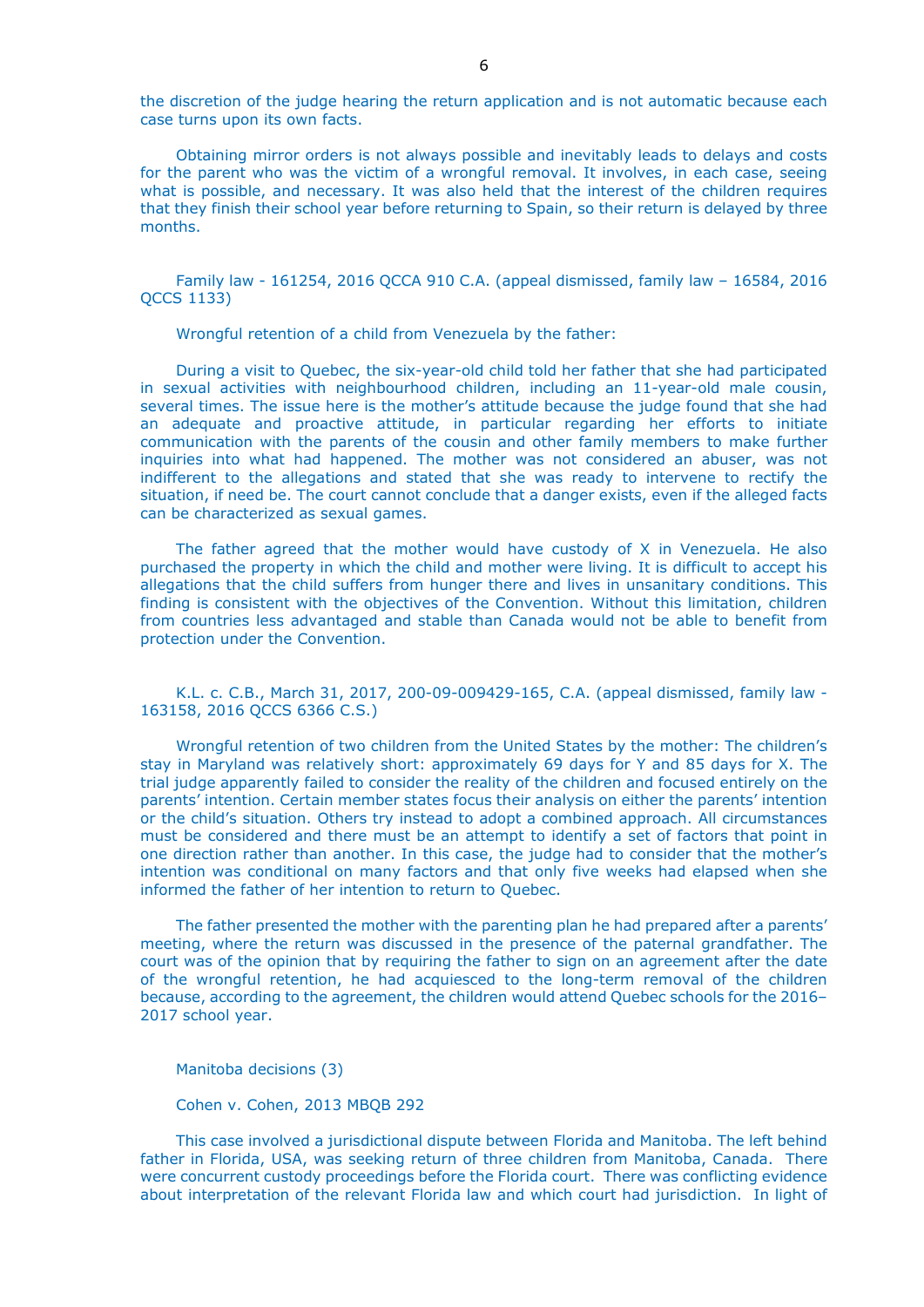the jurisdictional dispute, the Judge in the requested state organized judicial communication through the International Hague Network of Judges. The case includes detailed information about recommended practices for court to court judicial communication.

Garcia Perez v. Polet, 2014 MBQB 151 and Garcia Perez v. Polet, 2014 MBCA 82

The Queen's Bench (lower court) decision concerns a 6 year old child who was abducted from Hawaii, US, to Winnipeg, Canada in March 2013 by her paternal grandparents. Her mother who was found to have aided and abetted the abduction came to Winnipeg weeks later, after the return proceedings had already commenced. The court granted a return order on June 28, 2013. However, mother and child were denied entry into the US because they (Canadians) had overstayed their 6 month US visitor's visas when they initially relocated to Hawaii (2010 to 2013).

Applications were made for mother and child to get US immigrant visas to facilitate reentry to the US. In anticipation of the possibility that the child's visa might be granted before the mother's, the mother applied to court to essentially reopen the return order. She argued that the child would suffer a grave risk of harm if she was allowed to return to the US without her mother. The court held that serious emotional or physiological harm or an intolerable situation would not be created for the child if she were sent back to Hawaii without her mother, her primary caregiver. The court also determined that the child (now 8) was not of a sufficient age and maturity such that her wishes ought to be considered. The court also denied the mother's request for a stay of its order.

The mother's appeal of the denial of the stay was dismissed by the appeal court.

Callicutt v. Callicutt, 2014 MBQB 144

The left behind father was seeking return of his 4 year old twins from Winnipeg, Canada to Guam. The court found that the father had physically and emotionally abused the mother and children and manipulated the mother in relinquishing a protection order that she had in Guam. The court was satisfied that if the children are returned to Guam the mother and the children would be placed at a grave risk of physical or physiological harm or in an intolerable situation. The court was not satisfied that any undertakings would protect the mother and children from the father given the long standing pattern of domestic violence in the case, nor lessen the grave risk to the children. The court was satisfied that the exception in Article 13b was satisfied and refused to grant a return order.

Saskatchewan decision (1)

Bacic v. Ivakic 2017 SKCA 23

Court of Appeal decision rendered in March 2017 regarding Articles 5, 12 and 13 of the Convention. The return was denied based on Article 12 of the Convention. After noting that the applicant had commenced his proceedings more than a year after the child was removed, the Court of Appeal upheld the two stage process set out by the House of Lords in Re M. (F.C.) and another (F.C.)(Children)(F.C.), [2007] UKHL 55. The Court states that "settled" should be given its plain and ordinary meaning, and should have regard for all of the relevant circumstances bearing on the child's life, taking into account the child's age. "Overall, the question is whether the child's connections with the new environment are characterized by security and stability. The second stage involves determining whether the child should nonethe-less be returned in order to further the goals of the Convention. In this case, the court concluded that there were no compelling reasons to order the child's return now that she had been settled.

Ontario decisions (2)

A.M.R.I. v. K.E.R. 2011 ONCA 417

This was a Court of Appeal decision in a case involving Ontario and Mexico. The child came to Ontario to visit her aunt and claimed refugee status, citing abuse from her mother. An order for the return of the child was made on an uncontested basis, without notice to the child or her aunt. The father, who claimed to have been late served with the return application, appealed the order on the basis that it conflicts with federal immigration legislation on non-refoulement (which prevents the removal of a refugee from Canada to a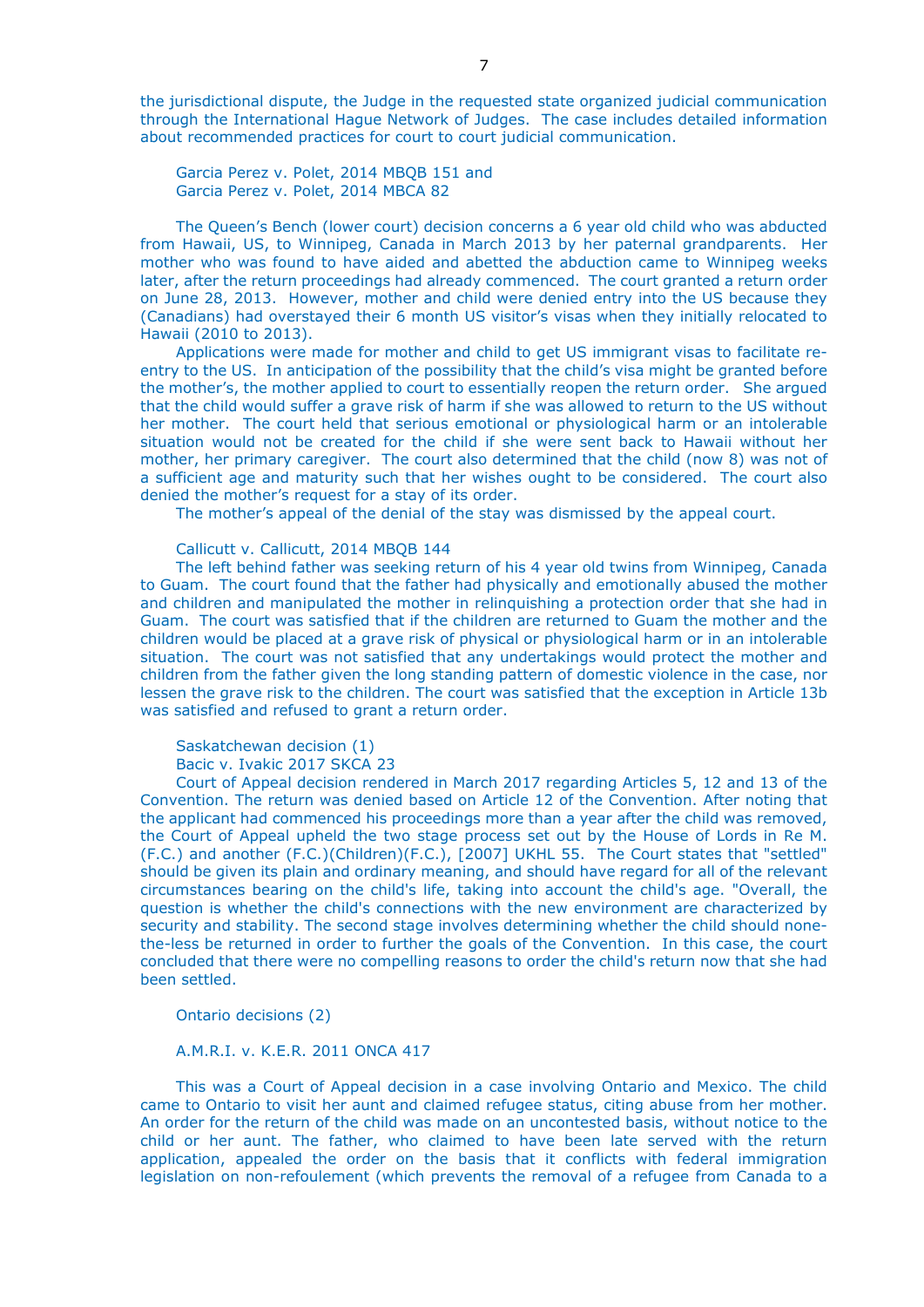country where they would be at risk of persecution, torture, or cruel and unusual treatment or punishment).

The Court of Appeal held that there was no conflict between the Convention and the refugee legislation because the non-refoulement provision in the refugee legislation did not apply to return orders under the Convention. The Convention provides for the adequate protection of children through Article 13(b) of the Convention. The court ultimately set the return order aside, however, on the basis that the lower court failed to consider whether any of the exceptions to the return order applied. The Court of Appeal held that a refugee child's rights under the Canadian Charter of Rights and Freedoms are engaged where a party is seeking their involuntary return, and therefore the child had a right to notice and an opportunity to be heard in the application for her return.

Balev v. Baggott 2016 ONCA 680

In this case, the children travelled from Germany to Ontario with their mother for an "educational exchange". The father authorized the mother's travel with the children in a consent, which provided for their return after approximately 1.5 years. The mother failed to return with the children after the period of time in the consent elapsed. The trial in the Superior Court of Justice resulted in an order that the children be returned to Germany. An appeal to the Divisional Court resulted in a reversal of that order, with the court finding that the habitual residence changed during the consensual period based on the unilateral actions of the mother.

A second appeal was brought to the Ontario Court of Appeal. There, the court accepted the trial judge's decision and ordered the return of the children. The court held that the consent had not been overridden by the unilateral actions of the mother to change the residence of the children, which would render most travel consents effectively meaningless. The court did retain the possibility that there could be a circumstance where a "consensual time-limited stay is so long that it becomes time-limited in name only and the child's habitual residence has changed."

Note: Leave to appeal to the Supreme Court of Canada was granted on April 27, 2017.

1.3 Please provide a brief summary of any other significant developments in your State since the 2011 / 2012 Special Commission relating to international child abduction.

In 2013 Global Affairs Canada created a Vulnerable Children's Consular Unit to enhance Canada's consular policy and operational interventions in all children's cases, including cases of international child abductions.

No other significant developments.

#### **2. Issues of compliance**

2.1 Are there any States Parties to the 1980 Convention with whom you are having particular challenges in achieving successful co-operation? Please specify the challenges you have encountered and, in particular, whether the problems appear to be systemic.

- $\Box$ No  $\overline{\boxtimes}$ 
	- Yes, please specify:

Achieving successful cooperation is difficult with some States.

For outgoing cases specifically, the main challenges are: unexplained delays in obtaining an acknowledgement of receipt for an application and/or in obtaining responses to queries regarding its status; at times, considerable delays in locating a child, in the court process or in the enforcement of a return order.

For incoming cases specifically, the main challenges are: documents that are not accompanied by a proper translation as required under article 24 of the 1980 Convention; difficulties in obtaining information on the applicable law or the court system.

For both incoming and outgoing cases: difficulties include the lack of updated contact information for the Central Authorities.

These difficulties and challenges mostly appear to be systemic, due to the lack of sufficient resources or because some Central Authorities take a "hands off" approach resulting in a reactive rather than proactive approach in relation to files. However, in some states,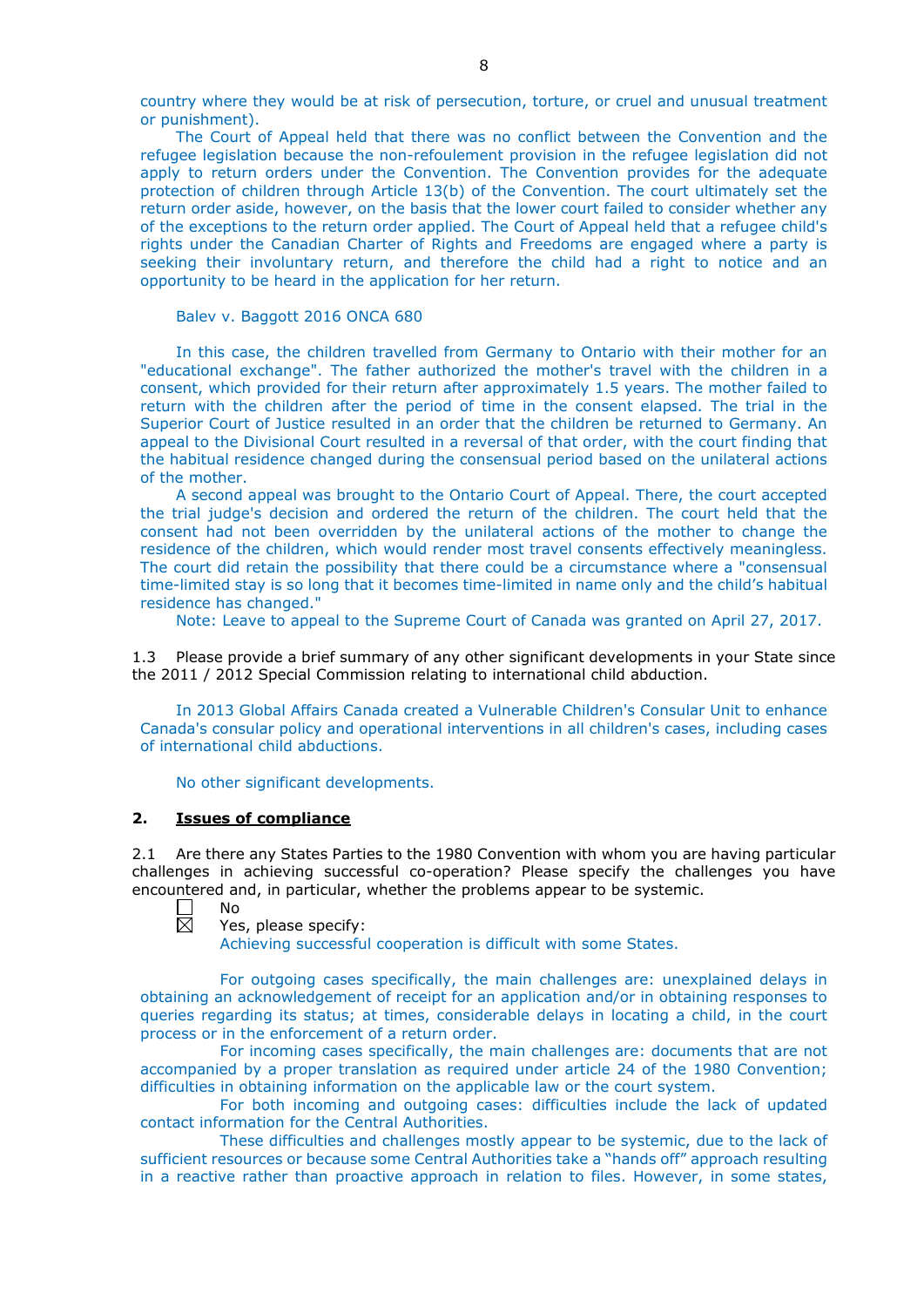Central Authorities also appear to have a limited or inaccurate understanding of their duties under the Convention.

2.2 Are you aware of situations / circumstances in which there has been avoidance / evasion of the 1980 Convention?

| N٥      |
|---------|
| J.<br>۴ |

Yes, please specify:

Some States have legal remedies/recourses which have the effect of staying Hague applications or putting them aside, pending determination of that remedy/recourse. This often results in negating the effectiveness of the Convention. Canada strongly feels that where such remedies/recourses are invoked, the competent authorities should be required to take all reasonable steps to ensure that the matter is treated expeditiously.

In one state, the courts establish the eligibility of left-behind parents to legal aid. The court decided that the request did not have a chance of success and refused legal aid without hearing the case on the return.

In one or more states, when the taking-parent files a complaint with social services in the state where the child is taken or retained, that court (not designated to hear a return application) may place the child with the TP creating considerable delays and making the case more complex.

## **PART II: THE PRACTICAL OPERATION OF THE 1980 CONVENTION**

# **3. The role and functions of Central Authorities designated under the 1980 Convention**<sup>4</sup>

### *In general*

3.1 Have any challenges arisen in practice in achieving effective communication or cooperation with other Central Authorities?

No

Yes, please specify:

The nature of this multilateral treaty contemplates some difficulties arising from time differences across the world and differing interpretations of the Convention. Canada works closely within the framework of the treaty provisions themselves to facilitate communications and on occasion will work in collaboration with its foreign ministry to overcome any difficulties. Examples of practical difficulties encountered by Canada include the use of different modes of communication where some countries insist on using fax or regular mail instead of e-mail; the repeated failure of some States to respond to emails or letters requesting information or assistance for a specific file; differences in approach to article 15 across States party; some countries continue to send documentation in original languages without requisite translations. Difficulties also arise where the Central Authorities are unable to communicate in either French or English in the treatment and follow-up of an application. In some instances, we have also encountered difficulties where a foreign Central Authority insists on communicating only via diplomatic channels rather than directly from one Central Authority to another, as contemplated by the Convention.

Canada would reiterate that cooperation amongst States Party is still needed to enhance respect for the judicial pronouncements made with respect to protective measures, such as the deposit of passports or other travel documents with the court or with the applicant's solicitor; this will increase the likelihood that the principles of the Hague Convention are respected.

3.2 Have any of the duties of Central Authorities, as set out in **Article 7** of the 1980 Convention, raised any particular problems in practice either in your State, or in States Parties with whom you have co-operated?

No 反

Yes, please specify:

For outgoing cases, certain requested States do not have effective means to locate children and provide only limited assistance to the left-behind parent seeking legal

<sup>-</sup><sup>4</sup> See also Section 5 below on "Ensuring the safe return of children" which involves the role and functions of Central Authorities.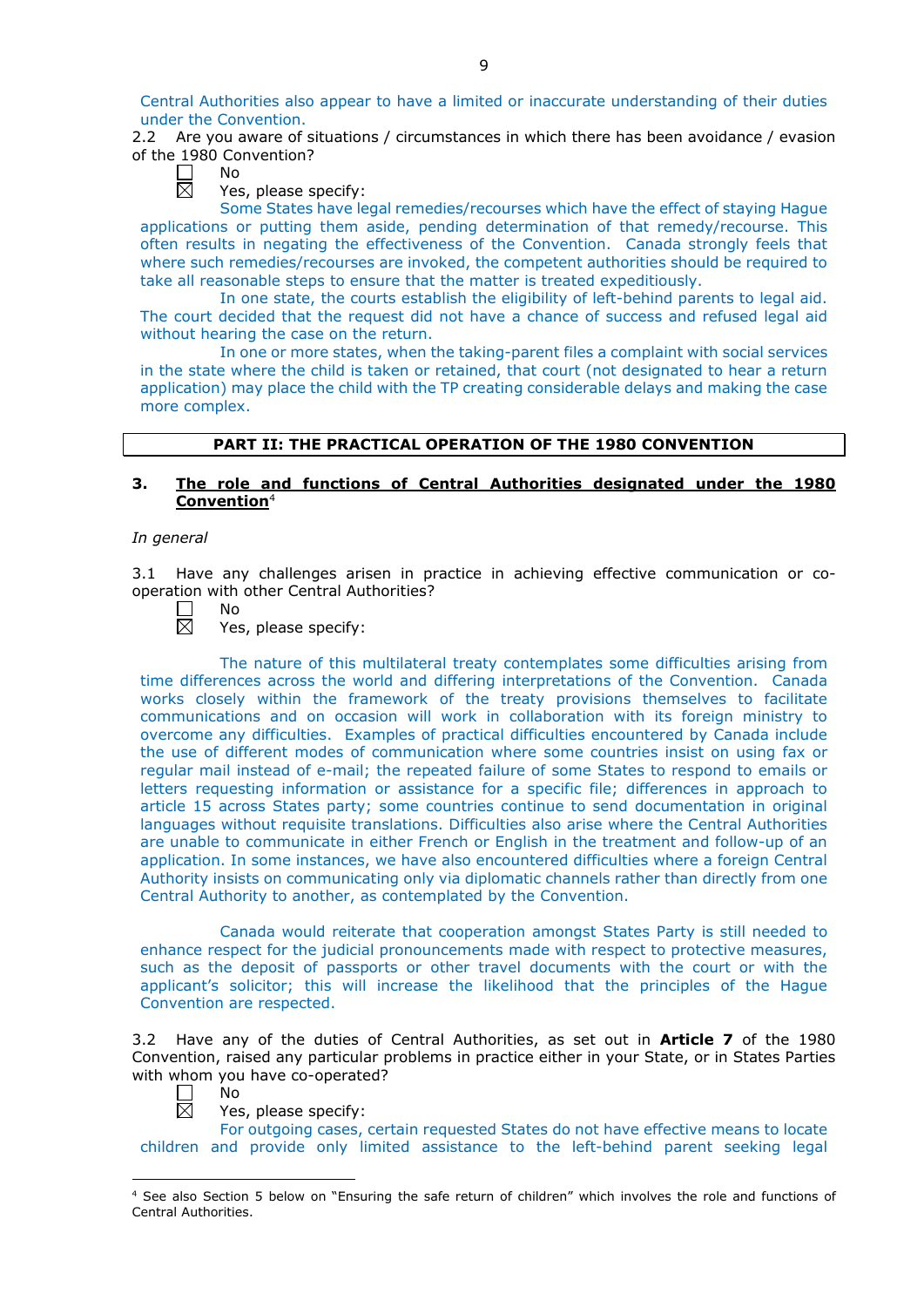representation. In addition, they do not share information on the determination of return applications and/or on deadlines to appeal a non-return decision in a timely and efficient manner. This consequently delays the determination of return applications. Furthermore, certain States do not ensure that the contact information for their Central Authority is updated on the website of the Hague Conference.

3.3 Has your Central Authority encountered any challenges with the application of any of the 1980 Convention provisions? If so, please specify.

 $\boxtimes$ No 戸

Yes, please specify: Please insert text here

### *Legal aid and representation*

3.4 Do the measures your Central Authority takes to provide or facilitate the provision of legal aid, legal advice and representation in return proceedings under the 1980 Convention (**Art. 7(2)-(g)**) result in delays in proceedings either in your own State, or, where cases originate in your State, in any of the requested States you have dealt with?

No  $\Box$ 

Yes, please specify:

For incoming cases, the measures taken by Canadian CAs to assist parents seeking legal representation through legal aid or private counsel do not cause notable delays in the return process. There may be delays however, for example, where a parent is slow in making arrangements to hire a lawyer or in completing the proper forms and documentation to support their application for legal aid. There may also be some delays when the matter arises in the smaller centres where lawyers may be less familiar with the Convention or where a parent appeals the determination that they are not eligible for legal aid.

For outgoing cases, see response to question 3.5.

3.5 Are you aware of any other challenges in your State, or, where cases originate in your State, in any of the requested States you have dealt with, regarding the obtaining of legal aid, advice and / or representation for either left-behind parents or taking parents? $5$ 

 $\boxtimes$ 

No

# Yes, please specify:

On outgoing cases, some requested States provide very little or no information to assist parents in locating qualified legal counsel to represent them in a Hague application. Some other States where the Central Authority may be willing to assist a parent seeking legal counsel take significant time to do so. Difficulties have arisen locating counsel in a specific geographic area or locating counsel having experience in the area of family law who is able to appear in the relevant court or who will accept to work pro bono or for a reduced-fee. Applicants should be aware that in some States pro bono does not necessarily mean free. Finally, in a few cases, the requested State had identified only "lawyer mediators" where the left-behind parents had perceived mediation as futile and a means for the taking parent to delay. We also note that where a State does not provide legal aid or legal assistance at a reduced-fee left-behind parents may often be unable to apply for the return of their abducted children.

# *Locating the child*

<u>.</u>

<sup>5</sup> See paras 1.1.4 to 1.1.6 of the "Conclusions and Recommendations of the Fifth Meeting of the Special Commission to review the operation of the *Hague Convention of 25 October 1980 on the Civil Aspects of International Child Abduction* and the practical implementation of the *Hague Convention of 19 October 1996 on Jurisdiction, Applicable Law, Recognition, Enforcement and Co-operation in Respect of Parental Responsibility and Measures for the Protection of Children* (30 October – 9 November 2006) (hereinafter referred to as the ["Conclusions and Recommendations of the 2006 Special Commission"](https://assets.hcch.net/upload/concl28sc5_e.pdf)) and paragraphs 32 to 34 of the [Conclusions and Recommendations of the Special Commission](https://assets.hcch.net/upload/wop/concl28sc6_e.pdf) to review the operation of the Hague Convention of *19 October 1980 on Jurisdiction, Applicable law, [Recognition, Enforcement and Co-operation in Respect of](https://assets.hcch.net/upload/wop/concl28sc6_e.pdf)  [Parental Responsibility and Measures for the Protection of Children](https://assets.hcch.net/upload/wop/concl28sc6_e.pdf)* (1-10 June 2011 and 25-31 January 2012) (hereinafter the "C&R of the 2011/2012 Special Commission") (available on the Hague Conference website at < www.hcch.net > under "Child Abduction Section" then "Special Commission meetings").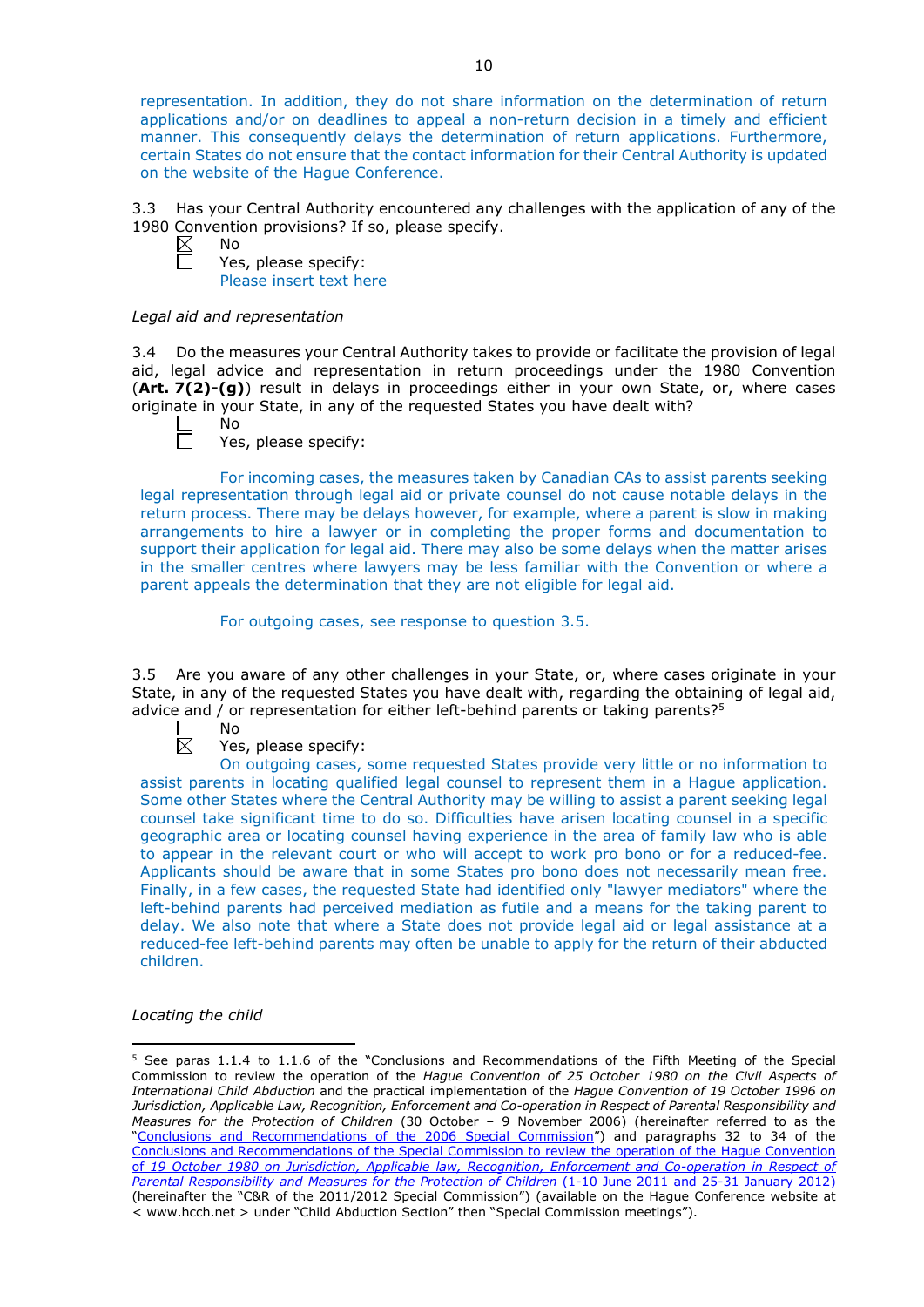3.6 Has your Central Authority encountered any challenges with locating children in cases involving the 1980 Convention, either as a requesting or requested State?

- П No 反
	- Yes, please specify the challenges encountered and what steps were taken or are considered to be taken to overcome these challenges:

Having clear information about systems to locate children has been more difficult for Canada as a requesting State than as a requested State. As a requesting State, Canada has encountered situations where the obligations of the requested Central Authorities (CA's) in carrying out Article 7(a) to discover the whereabouts of children is not understood. There is a continual need to emphasize that even though Article 7(a) would not usually be carried out directly by CA's, the CA's are expected to carry out and support their obligation by creating the necessary domestic linkages within their country with law enforcement officials or other authorities who may be of assistance in locating children who are the subject of Hague Convention applications from a requesting State. We also note that where Interpol becomes relevant in locating children, the response time from some countries is very slow.

As a requested State, Canada relies heavily on good linkages with other domestic authorities who are in a position to facilitate or investigate the whereabouts of children who are subjects of incoming Hague Convention applications. For example, Canada's Our Missing Children/Nos enfants disparus program is a good model of a collaboration involving the safety of children and their right not to be deprived of their family environment. The program involves the Royal Canadian Mounted Police, Global Affairs Canada, the Canada Border Services Agency and the Department of Justice.

3.7 Has your Central Authority worked with any external agencies to discover the whereabouts of a child wrongfully removed to or retained within your State (*e.g.*, the police, Interpol, private location services)?<br>  $\Box$  No<br>  $\boxtimes$  Yes, please share any qo

No

Yes, please share any good practice on this matter:

Central Authorities (CA's) work regularly with external agencies in order to locate children, such as police, the Royal Canadian Mounted Police (RCMP) through its National Center for Missing Persons and Unidentified Remains, the Canada Border Services Agency (CBSA), education and child protection agencies and non-governmental organizations. Requests from Canadian CA's to locate children are made to the RCMP, which in turn contacts CBSA to determine whether the child and parent have entered Canada. With the information obtained from CBSA, the RCMP may then contact other agencies and conduct an investigation to locate the missing child.

Where appropriate, the RCMP publishes photos of missing children to the website www.canadasmissing.ca, and works in partnership with CBSA and Passport Canada to issue border alerts and passport alerts.

CA's in Canada are supported in their efforts by various legislative provisions that facilitate the proper operation of the Hague Convention throughout Canada. For example, demand and search powers are available under provincial and territorial legislation in Canada which allows CA's to obtain information under the control of persons or public bodies within their respective jurisdictions to assist in locating missing children. See for example section 7 of Saskatchewan's International Child Abduction Act, 1996 (S.S. 1996, c. I-10.11). This might include for example, databanks for driver's licenses, health benefits, and utility companies.

The federal government is also authorized under certain circumstances to release information under federal legislation (Family Orders and Agreements Enforcement Assistance Act) to assist in locating a child.

Some/most provincial/territorial (PT's) jurisdictions within Canada have legislation which authorizes a peace officer or child protection worker to apprehend and deliver a child to a person specified by the court, and/or to enter premises and search for the child when a party's custody rights under a court order have been denied.

Some PTs have legislation which ensures that, once the child is located, his or her address is provided to the court rather than to the CA in Canada or the parent in the other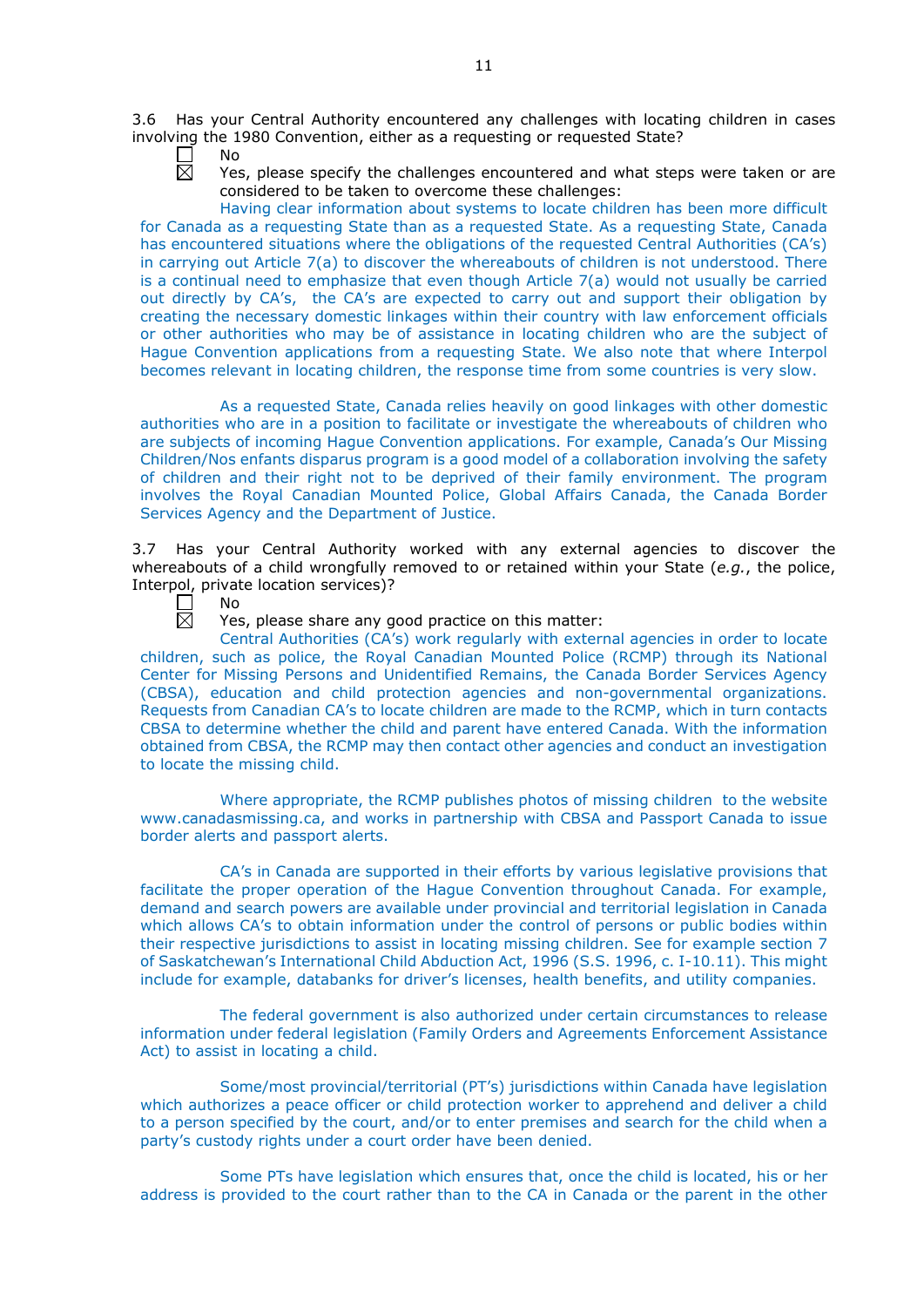country. This ensures that, if any domestic violence concerns exist, the court can determine how best to deal with them.

## *Information exchange, training and networking of Central Authorities*

3.8 Has your Central Authority shared its expertise with another Central Authority or benefited from another Central Authority sharing its expertise with your Central Authority, in accordance with the Guide to Good Practice - Part I on Central Authority Practice?<sup>6</sup>

岗

No

Yes, please specify:

Canada has made itself available to other Central Authorities through e-mail exchanges, teleconferences, videoconferences and face to face meetings where feasible. The exchanges vary based on factors such as the level of basic knowledge that a recipient Central Authority has about the Convention, the length of time that a State has been party to it, and the mode through which the exchanges have occurred. Canada recognized the value of this knowledge sharing practice as an opportunity to develop a closer working rapport with certain States, to clarify how Canada has implemented and successfully operates the Convention and to have a constructive exchange on best practices under the Convention.

3.9 Has your Central Authority organised or participated in any other networking initiatives between Central Authorities such as regional meetings via conference call or videoconference? No

反

-

Yes, please specify:

Canada has organized and participated in various networking initiatives between Central Authorities (CA's). Within the federal structure of Canada, where there are 13 provincial/territorial CA's who are responsible for Hague Convention applications in their jurisdictions, and one Federal CA with overall operational interest in supporting and assisting the operation of the Convention, all of the CA's discuss and exchange ideas, procedures and good practices through quarterly conference calls. From time to time, in-person meetings of Canadian CA's are convened where feasible. Throughout these initiatives, other important stakeholders such as those who lead on Hague policy matters, law enforcement, border, passport and immigration officials are also invited to participate.

In 2013, Canada developed, organized and hosted a unique trilateral gathering of the CA's from Canada, the US and Mexico, given their regional proximity to each other and the number of cross-border cases between the 3 states. This provided an opportunity to have a more detailed exchange on operational practices and unique aspects of the respective legal systems that apply in the processing of Hague Convention applications. The methodology for this meeting was developed by all 3 States and included a pre-exchange of questions on various important topics covering roles of CA's as both requesting and requested States.

In 2015, Canada hosted a visit from the Japanese CA where there was a fruitful and constructive exchange on the implementation and operation of the Hague Convention, and some specific operational issues of interest to both sides. This laid the groundwork for Canada's participation in a Regional Seminar in 2016 hosted by Japan.

In 2016, Canada organized and hosted 3 national meetings involving 1) Canadian CA's, 2) Canadian CA's and the Judicial Committee on Inter-Jurisdictional Child Protection which is chaired by one of Canada's International Hague Network Judges, and 3) Canadian CA's and the US CA. Each meeting was distinct; however they were organized on consecutive days to benefit from the fact that all Canadian CA's would be present in one region of Canada.

Each meeting was an opportunity to exchange good practice and to learn about the roles and responsibilities of the provincial/territorial CA's within Canada and the US CA counterpart and in the case of the meeting between the Canadian CA's and the Canadian judges, a second unique opportunity for Canadian CA's to meet with judges (the first such meeting took place in February 2008) to discuss the Hague Child Abduction Convention including appropriate ways for judges and CA's to interact around this Convention, while ensuring utmost respect and deference to the principle of judicial independence.

 $6$  Available on the Hague Conference website at < www.hcch.net > under "Child Abduction Section" then "Guides to Good Practice". See, in particular, Chapter 6.5 on twinning arrangements.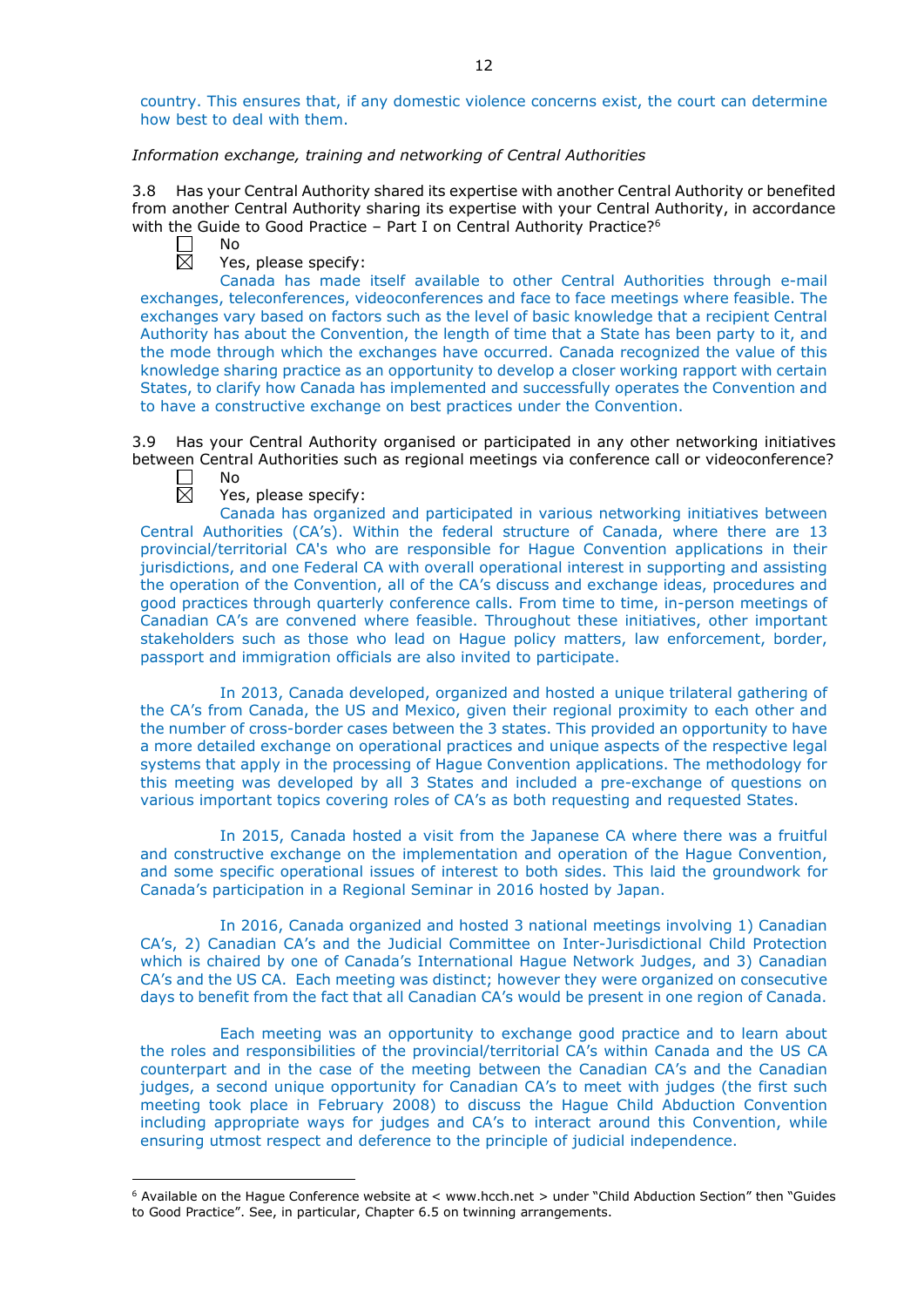Canada continues to explore and embrace opportunities to meet with other CA's using whatever means are feasible and cost-effective (e.g. participated in a videoconference with the Colombian CA in 2016).

Canada also participated in the 2nd Inter-American Meeting on International Child Abduction that was held in Panama in 2017.

*Statistics*<sup>7</sup>

3.10 If your Central Authority does not submit statistics through the web-based INCASTAT database, please explain why.

The few jurisdictions in Canada that do not submit statistics through INCASTAT are those that have not had active files.

#### *Prompt handling of cases*

No

3.11 Does your Central Authority have mechanisms in place to ensure the prompt handling of cases?

away.

Yes, please specify:

Here are a few examples of mechanisms that Canadian Central Authorities use to ensure the prompt handling of cases:

all Hague abduction cases are prioritised over non-Hague work;

reduce the need for original documents as much as possible;

follow-up regularly on each case and promptly provide any relevant information to the requesting Central Authority;

liaise with courts as necessary to ensure prompt handling of cases;

ensure back-up is available where official primarily assigned to Hague cases is

3.12 If your Central Authority is experiencing delays in handling cases please specify the main reasons for these delays:

For incoming cases, delays may be due to:

difficulties in locating the taking parent and/or child;

incomplete information is provided in the return application, especially where the requesting Central Authority or the left-behind parent does not respond promptly to requests for additional information.

### **4. Court proceedings & promptness**

4.1 Has your State limited the number of judicial or administrative authorities who can hear return applications under the 1980 Convention (*i.e.*, concentration of jurisdiction")?8 Yes

 $\Box$  $\overline{\boxtimes}$ 

No, please indicate if such arrangements are being contemplated:

Canadian provinces and territories have not « concentrated jurisdiction » per se or have any plans to do so. However, in most jurisdictions, only one court is designated to hear Hague applications and judges hearing such matters are usually experts in family law. In one jurisdiction, applications are heard by the same judge.

4.2 Does your State have mechanisms in place to handle return decisions within six weeks (*e.g.*, production of summary evidence, limitation of appeals, swift enforcement)? No



-

Yes, please explain:

<sup>7</sup> See paras 1.1.16 to 1.1.21 of the Conclusions and Recommendations of the 2006 Special Commission (*supra.*  note 5).

<sup>8</sup> See, *The [Judges' Newsletter](https://www.hcch.net/en/instruments/conventions/publications2/judges-newsletter)* on International Child Protection – Vol. XX / [Summer-Autumn 2013](https://assets.hcch.net/upload/newsletter/nl2013tome20en.pdf) the special focus of which was "Concentration of jurisdiction under the *Hague Convention of 25 October 1980 on the civil aspects of International Child Abduction* and other international child protection instruments".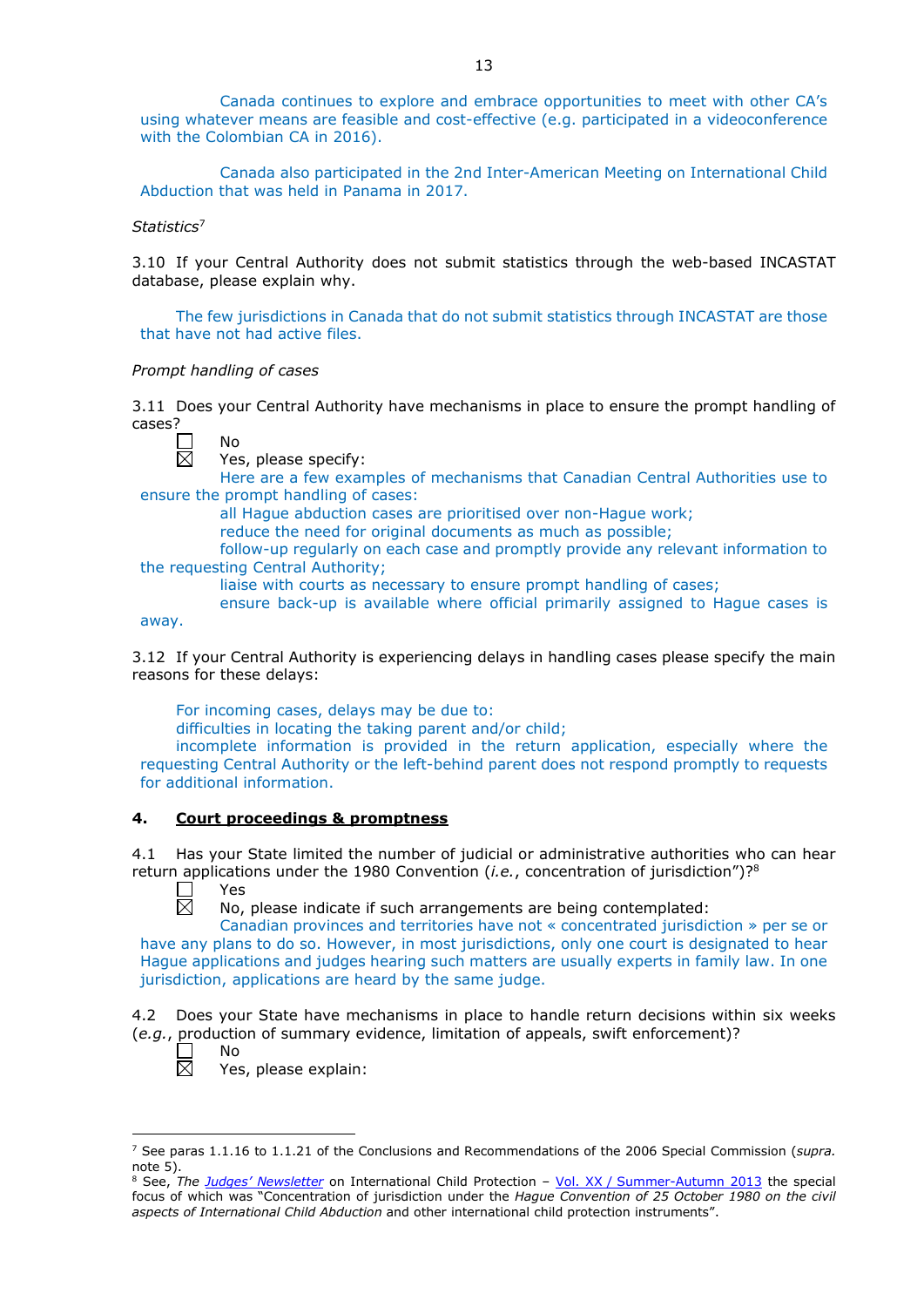Jurisdictions in Canada have mechanisms to expedite the treatment of Hague applications, even though, as a rule, cases are resolved in more than the 6-week period. While such mechanisms may vary from one jurisdiction to another, they include the following:

the development by courts of "protocols", rules of court, bench books and practice directives;

trial coordinators prioritizing hearings on return applications (trial and appeals level)

the use of judicial case management

the use of affidavit evidence in some jurisdictions

in one jurisdiction, possibility of out-of-court testimony for witnesses other than

the parents

use of teleconferencing and videoconferencing

include specific provisions and short timelines for actual return of the child as part of the return order.

4.3 If your response to the previous question is No, does your State contemplate implementing mechanisms to meet the requirement of prompt return under the 1980 Convention (*e.g.*, procedures, bench-books, guidelines, protocols)?

No, please explain: П

Please insert text here

 $\Box$ Yes, please explain: Please insert text here

4.4 If your State is experiencing delays in handling return decisions please specify the main reasons for these delays:

Delays in the handling of return applicatons have typically been a result of the following:

(1) complexity of cases

(2) Requiring oral evidence instead of affidavit evidence

(3) Court-based scheduling delays based on caseload volumes

(4) Interim motions that slow down the process of reaching a final hearing

(5) Difficulty in obtaining information from the other jurisdiction (i.e. from the left behind

parent, the other Central Authority, etc.).

4.5 Do your courts regularly order immediate protective measures when initiating the return procedure, so as to prevent a new removal and minimize the harm to the child (*e.g.*, prohibit removal of the child from the jurisdiction, retain documentation, grant provisional access rights to the left-behind parent)?

- П No, please explain:
	- Please insert text here
- $\boxtimes$ Yes, please explain:

Canadian courts are authorized to make interim orders to prevent the removal of the child from the jurisdiction and to minimize harm to the child, and do so in appropriate cases where requested by the left behind parent. However, in some jurisdictions, courts safeguard the passport, restrict movement of the taking parent and child, and allow interim access to the left behind parent in all cases.

4.6 Do your courts make use of direct judicial communications to ensure prompt proceedings?<br>  $\boxtimes$  Yes<br>  $\Box$  No, please explain:

Yes

No, please explain:

4.7 If your State has not designated a sitting judge to the International Hague Network of Judges does your State intend to do so in the near future?

- Yes
	- No, please explain: N/A

4.8 Please comment upon any cases (whether your State was the requesting or requested State), in which the judge (or decision-maker) has, before determining an application for return, communicated with a judge or other authority in the requesting State regarding the issue of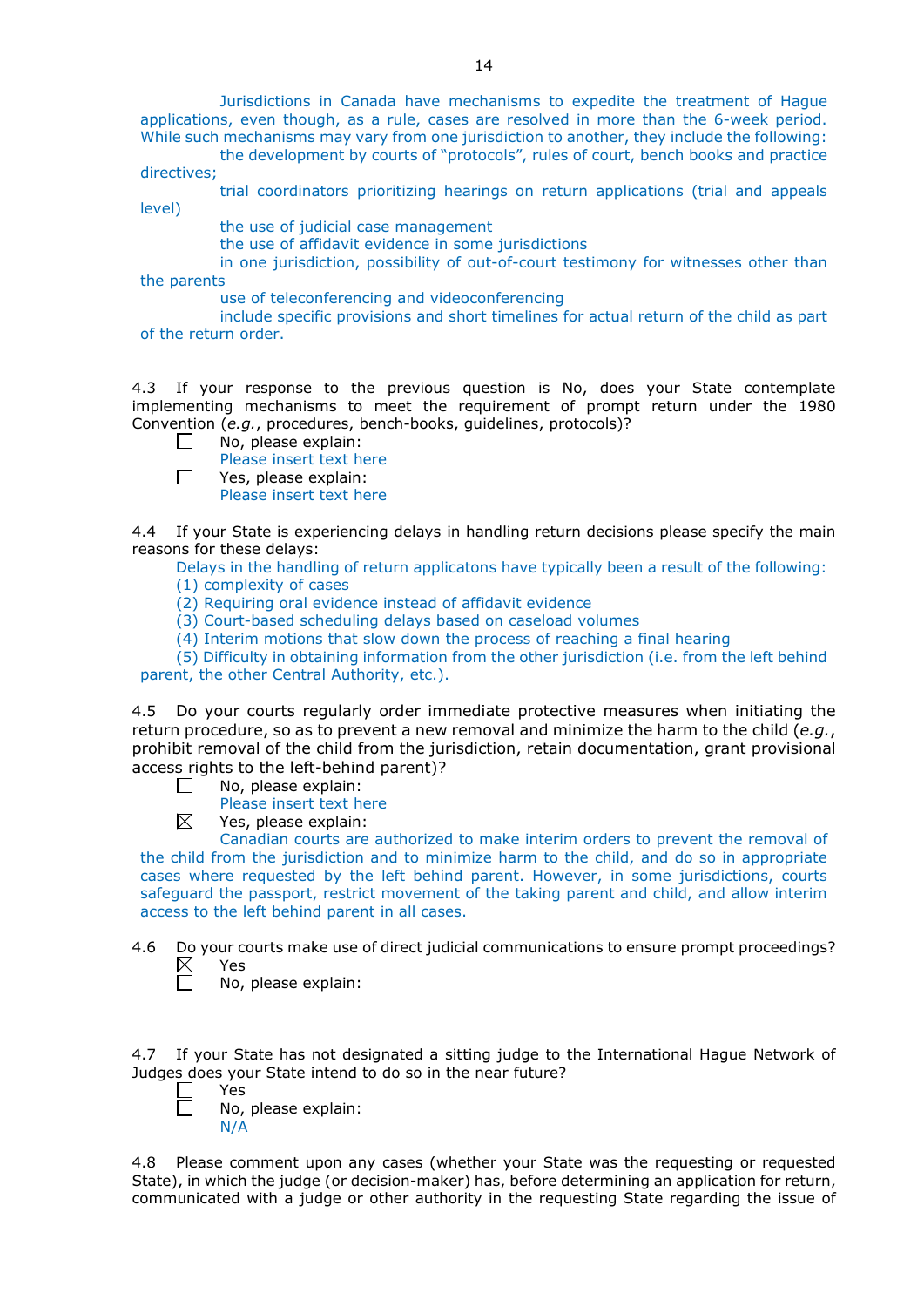the child's safe return. What was the specific purpose of the communication? What was the outcome?

In an outgoing case, the left behind parent's counsel in Canada requested judicial communication to ascertain the reason for delay in the hearing of the return application in the requested state. The court in the requested state refused to participate in judicial communication, saying that the case was too far along for judicial communication to be valuable. The return application and a subsequent appeal were both unsuccessful.

A Canadian judge requested judicial communication in an incoming case where custody and access proceedings were ongoing in the requesting state. The court of the requesting state would not respond to the Canadian judge's request for judicial communication to explore the history of the custody/access proceeding in the requesting state. The case eventually settled when the parties reconciled.

In another Canadian case, one child was with the mother in another State and one child was in Canada with the father. Both parties commenced custody proceedings in their "home" jurisdiction and return applications in the other jurisdiction. Initially, the judge from the other jurisdiction requested judicial communication. The Canadian judge made significant attempts at judicial communication with the other judge, but was not successful because that judge failed to respond. The outgoing return application was dismissed and is being appealed. The incoming return application is still proceeding.

In an incoming case, the Canadian judge wanted judicial communication to get information about whether there were civil or criminal proceedings in the State of habitual residence, whether mirror orders are possible, what protection could be put in place for mother and children upon return, how long before the court can hear a motion for custody, if taking parent is not returning, what can be put in place to protect the children, and what measures can be put in place to prevent an abduction to another non-signatory country. Instead of facilitating judicial communication, the requesting state referred the Canadian judge to the Central Authority in the requesting state for answers.

A few judges in requested States hearing a Hague application made contact in writing with a Canadian liaison judge to obtain information about:

Whether Canada would take jurisdiction if the child was returned, whether mirror orders are possible and the consequences for a returning taking parent if there is a warrant for their arrest. Each of these requests was answered in a timely manner by the Canadian liaison judge.

In an incoming return case there were concurrent custody proceedings before the court in the children's habitual residence. There was conflicting evidence about interpretation of the foreign law and which court had jurisdiction. Judicial communication was initiated by the Canadian judge. Ultimately, after a lengthy discussion between the judges in the presence of the parties and counsel (by phone and in person, as the case may be) it was concluded that as a preliminary step, the requesting court would determine whether it would have jurisdiction over custody if the requested court ordered the children to be returned. After the requesting court decided it would have jurisdiction to decide custody, the case was resolved without a further hearing in the requested state's court.

#### **5. Ensuring the safe return of children**<sup>9</sup>

*Methods for ensuring the safe return of children*<sup>10</sup>

5.1 What measures has your Central Authority taken to ensure that the recommendations of the 2006 and 2011 / 2012 Special Commission meetings<sup>11</sup> regarding the safe return of children are implemented?

-

<sup>9</sup> See **Art. 7(2)** *h)* of the 1980 Convention.

<sup>&</sup>lt;sup>10</sup> Where relevant, please make reference to the use of undertakings, mirror orders and safe harbour orders and other such measures in your State.

<sup>11</sup> See the [Conclusions and Recommendations](https://assets.hcch.net/upload/concl28sc5_e.pdf) of the Special Commission of 2006 (*supra.* note 5) at paras 1.1.12 and 1.8.1 to 1.8.2 and 1.8.4 to 1.8.5 and the Appendix to the Conclusions and Recommendations and the [Conclusions and Recommendations of the 2011](https://assets.hcch.net/upload/wop/concl28sc6_e.pdf) / 2012 Special Commission (*supra.* note 5).at paras 39-43.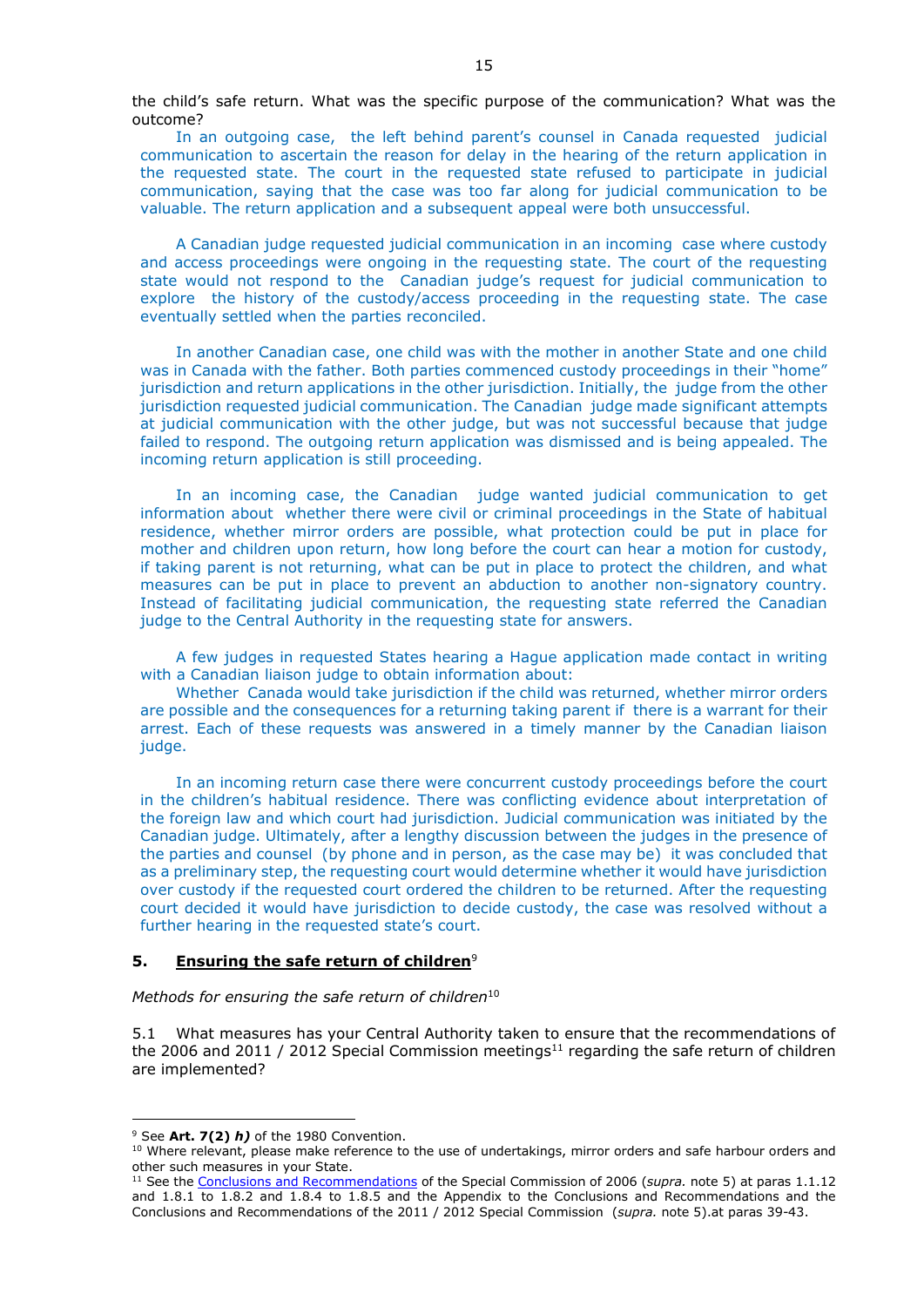Possibility for the Central Authority to ask the prosecutor to suspend the warrant for the arrest of the taking-parent. That way both parents will be able to participate in the custody proceedings and the disruption to the child will be minimized.

Highlighting that Canadian law permits both parents to participate in custody proceedings after the return of the child;

Providing information on legal aid services available upon return of the taking parent;

Including specific provisions in a Canadian return order to facilitate the return of the child to the requesting State and to minimize the risk of re-abduction;

Encouraging, where appropriate, that parents seek mirror orders and orders containing undertakings;

Advising other states, on request, of services and protective measures available in the Canadian jurisdiction;

Alerting child protection authorities of cases where children may be at risk on return to the Canadian jurisdiction;

Offering mediation, where appropriate and available;

Offering victim services to children returned to Canada including counselling, where required and available;

Providing assistance, where required, to facilitate entry into Canada of the child and accompanying parent in accordance with immigration legislation.

Involving authorities (e.g. to monitor arrival in habitual residence to avoid re-abduction and prevent taking parent from going into hiding with child

Seeking assistance, where necessary, from Consular officers in Canada or abroad.

5.2 In particular, in a case where the safety of a child is in issue and where a return order has been made in your State, how does your Central Authority ensure that the appropriate child protection bodies in the *requesting* State are alerted so that they may act to protect the welfare of a child upon return (until the appropriate court in the requesting State has been effectively seised)?

The practices may vary from one jurisdiction to another in Canada. The Central Authorities may consider one or more of the following: contacting the Central Authority in the requesting State to ensure that child protection services in that State are notified; seeking the assistance of the parties' lawyers in the requesting State; engaging local child protection services (directly or, where appropriate, with the assistance of Canadian consular officials abroad) to communicate with child protection services in the requesting State; discussing possible options with the parents or their lawyers.

5.3 Where there are concerns in the requested State regarding possible risks for a child following a return, what conditions or requirements can the relevant authority in your State put in place to minimise or eliminate those concerns?

Courts in Canada may impose undertakings on either parent requiring, for example, that they contact child protection authorities in the requesting State. The courts rely on the parents themselves to take appropriate steps to ensure that such undertakings are respected. In some jurisdictions, courts may also request mirror orders or safe harbour orders. If specific child protection concerns have been raised, the Central Authority in some Canadian jurisdictions may request their child protection authorities to convey these concerns to their counterparts in the requesting State. In some jurisdictions, the Central Authority recommends to the court to request the assistance, in the return orders, of the competent authorities of the habitual residence to intervene upon the return of the child.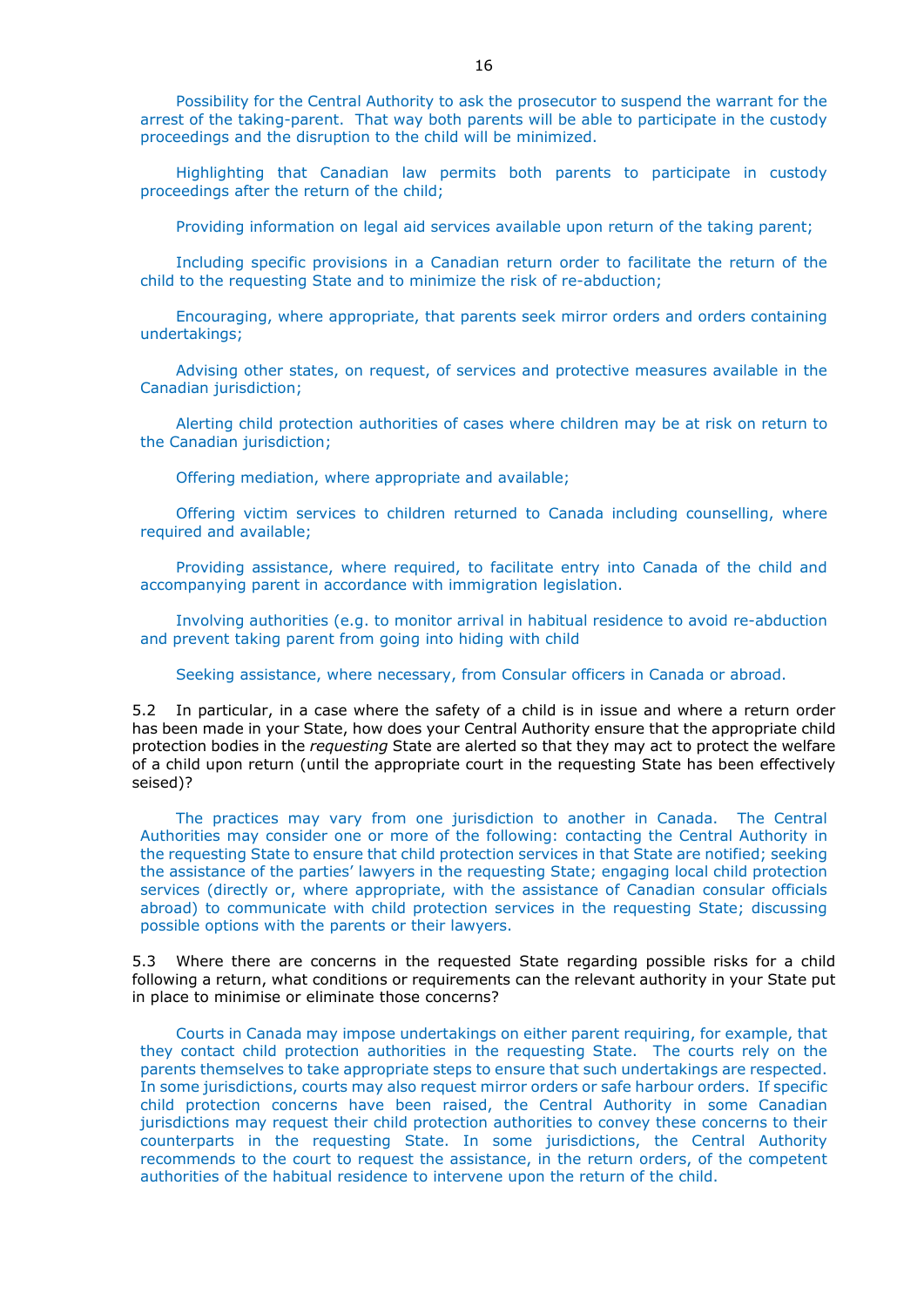#### *Use of the 1996 Convention to ensure a safe return*

5.4 If your State is not Party to the 1996 Convention, is consideration being given to the possible advantages of the 1996 Convention in providing a jurisdictional basis for urgent protective measures associated with return orders (**Arts 7 and 11**), in providing for their recognition by operation of law (**Art. 23**), and in communicating information relevant to the protection of the child (**Art. 34**)?

| N٥ |
|----|
|    |

Yes, please explain:

Canada is considering the implementation of the 1996 Convention. As part of this analysis, we are notably considering the fact that the 1996 Convention is intended to reinforce and to complement the 1980 Convention. We are therefore taking into account the jurisdictional rules for urgent protective measures and the provisions on the recognition of orders and on the sharing of information.

#### *Protection of primary carer*

5.5 Are you aware of cases in your State where a primary carer taking parent, for reasons of personal security (*e.g.*, domestic or family violence, intimidation, harassment, etc.) or others, has refused or has not been in a position to return with the child to the requesting State? How are such cases dealt with in your State? Please explain and provide case examples where possible.

In the context of a return application, the taking parent's concerns would likely have been raised in the course of the proceedings under the 13 b) exception. If the court were to reject the exception and order the child's return, it may direct that some measures be taken to address or alleviate the taking parent's concerns and thus facilitate his or her return, assuming the taking parent decides to return. These measures may include the court designating another person to escort the child back, preferably a person that is known to the child, such as a grandparent, an aunt, or an uncle, or ordering that the taking parent return on a different flight. In addition to such measures directed by the Court, Central Authorities in Canada could help the parent make connections with services (including legal services) in the other country for example, to obtain a peace bond or to call upon child welfare services to provide support.

5.6 In particular, would your authorities consider putting in place measures to protect the primary carer upon return in the requesting State as a mean to secure the safe return of the child? Please explain and provide case examples where possible.

As a requested state, the court in Canada would not be in a position to impose measures in the other country. However, they may use undertakings, such as: the left behind parent must allow the taking parent and child to have sole occupancy, the left behind parent is only entitled to certain specified access on certain conditions until access has been decided by the requesting state's court.

#### *Post-return information*

5.7 In cases where measures are put in place in your State to ensure the safety of a child upon return, does your State (through the Central Authority, or otherwise) attempt to monitor the effectiveness of those measures upon the child's return? Would you support a recommendation that States Parties should co-operate to provide each other with follow-up information on such matters, insofar as is possible?

It is not within the role of the Central Authorities under article 7 of the 1980 Convention to monitor the effectiveness of measures following the return of a child to their jurisdiction. In those jurisdictions where family law files are confidential, the Central Authorities may not have access to them. In addition, in most if not all Canadian jurisdictions, legislation would prohibit or strictly limit their ability to gather personal information regarding a child and his or her parents in such circumstances.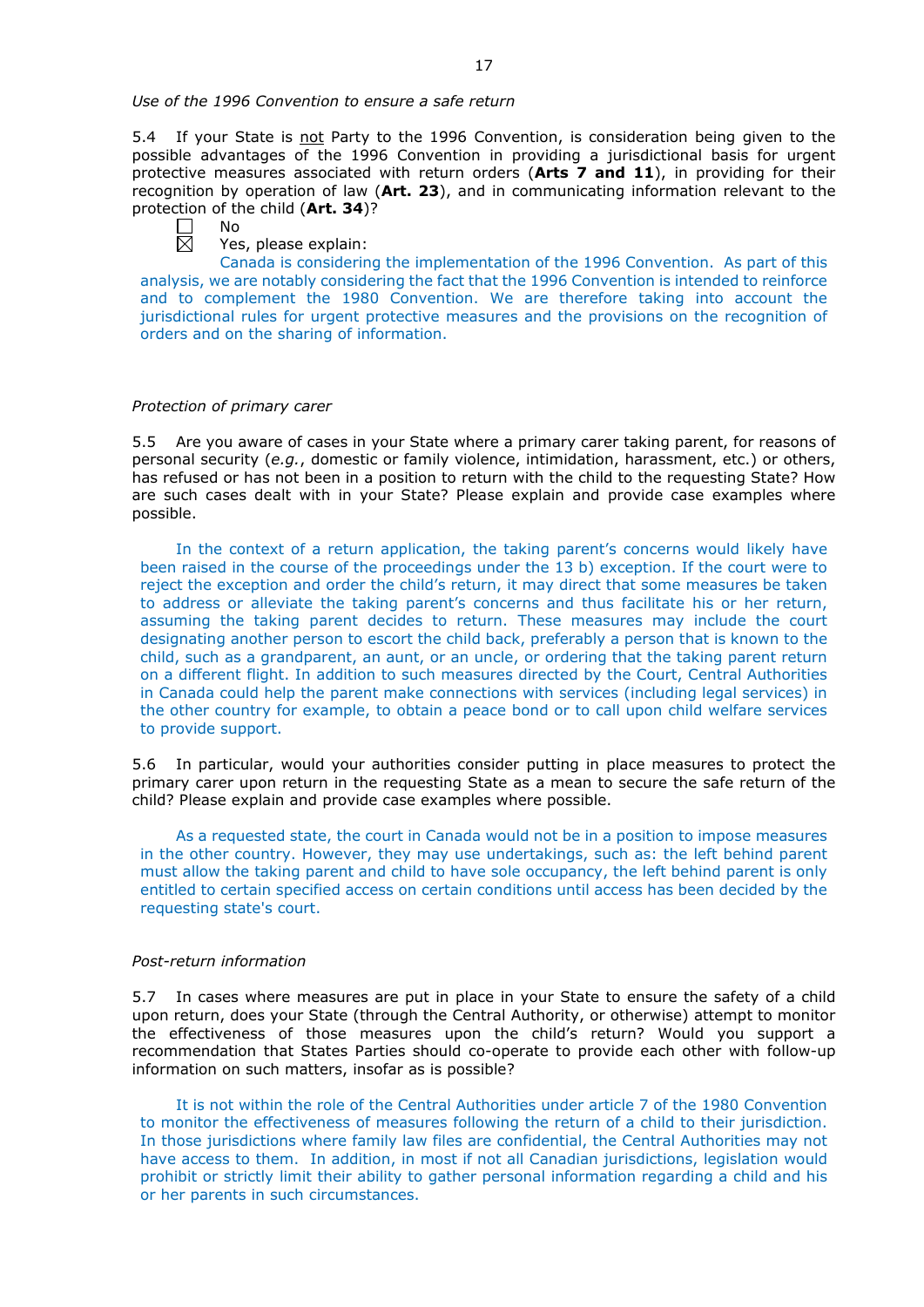Canada would not support a recommendation that States party should cooperate within the framework of the 1980 Convention to provide each other with follow-up information. Such a recommendation would go beyond the scope of this Convention and the specific duties of the Central Authorities. Canada trusts authorities in requesting States to look after the children once they are returned to the requesting States.

5.8 If your State is not Party to the 1996 Convention, is consideration being given to the possible advantages of the 1996 Convention in providing a jurisdictional basis for requesting a report on the situation of the child upon return to the State of habitual residence (**Art. 32- (a)**)?



No

Yes, please explain:

In Canada's view, Article 32 does not establish a jurisdictional rule. It provides for possible cooperation between Contracting States to the 1996 Convention.

We anticipate that Central Authorities in Canada (assuming Canada becomes party to the 1996 Convention) would consider using Article 32 to request a report on the child's situation only where such information would be needed to make a decision (take a measure of protection) in regard to the child in Canada. Such application would be consistent with the wording of Article 32. It is not anticipated that Canadian Central Authorities would use Article 32 to request information as a matter of course to follow-up on a child's situation after his or her return to the State of habitual residence. In this regard, Canadian authorities are very mindful of the need to respect the child and the parents' right to privacy regarding personal and family matters. We should also add that Canadian authorities would very likely not have the authority under domestic law to even request or collect information on the child or his or her parents for such purpose.

# **6. Voluntary agreements and mediation**

6.1 How does your Central Authority (either directly or through any intermediary) take, or is it considering taking, appropriate steps under **Article 7-(c)** to secure the voluntary return of the child or to bring about an amicable resolution of the issues? Please explain:

Central Authorities can take a variety of approaches to encourage a voluntary return. With the consent of the left behind parent, many Central Authorities contact the taking parent or their lawyer, either by letter or by telephone, to discuss or encourage a voluntary return. Some Central Authorities offer free mediation to the parent to attempt to work out arrangements with the other parent.

6.2 In what ways have you used the "Guide to Good Practice on Mediation" $12$  for the purpose of implementing the 1980 Convention in your State? Please explain:

Central Authorities contributed to the formation of the Guide to Good Practice on Mediation by responding to questionnaires and reviewing the draft Guide. Canadian Central Authorities have observed how Central Authorities in other States have used mediation in these files, which has led to discussions amongst Central Authorities in Canada about the range of cases which might benefit from mediation. There are currently more Canadian jurisdictions offering mediation to Hague applicants than there were before the Guide was developed.

6.3 Has your State considered or is it in the process of considering the establishment of a Central Contact Point for international family mediation to facilitate access to information on available mediation services and related issues for cross-border family disputes involving children, or has this task been entrusted to the Central Authority?<sup>13</sup>

No, please explain:  $\Box$ 

-

<sup>12</sup> Available on the Hague Conference website at < www.hcch.net > under "Child Abduction Section" then "Guides to Good Practice".

 $13$  As it has been encouraged in the Guide to Good Practice on Mediation, Chapter 4, on "Access to Mediation". par. 114-117. See also [Conclusions and Recommendations of the 2011](https://assets.hcch.net/upload/wop/concl28sc6_e.pdf) / 2012 Special Commission (*supra.* note 5) at par. 61.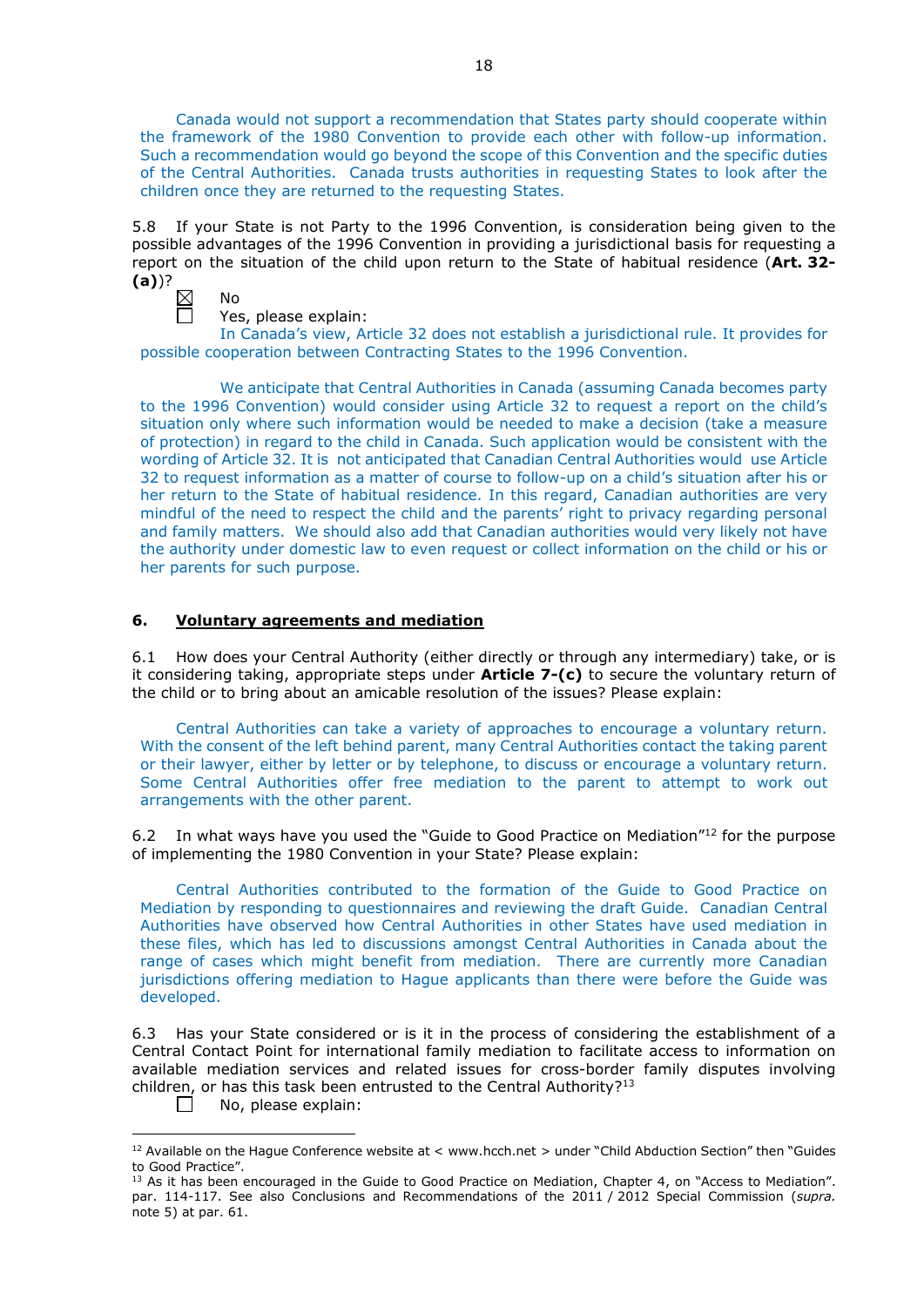# Please insert text here

Yes, please explain:

Providing information on and directing parents to mediation services in cases that fall under the 1980 Convention is the responsibility of the designated Central Authorities. The establishment of a Central Contact Point is called for in the Principles for the Establishment of Mediation Structures in the Context of the Malta Process (which cover cases involving States with legal systems based on, or influenced by, Shari'a law where the 1980 Convention does not apply).

For the designation of Canada's Central Contact Point, see response to question 12.2 b).

## **7. Preventive measures**

7.1 Has your State taken steps to advance the development of a travel form under the auspices of the International Civil Aviation Organisation?14

No

 $\Box$ 

Yes, please describe:

While Canada has taken steps to advance the development of a recommended model travel form, it has not done so under the auspices of the International Civil Aviation Organization. Canada recognizes that in the area of international child abduction, it is important for parties to consider working out in advance, issues related to the travel of their children across borders and that such discussions may culminate in various written forms. This advance discussion may minimize the risk of one of them wrongfully retaining their child or children.

To assist parents, Canada published information notably about the use of Consent Letters and a suggested template for such. (https://travel.gc.ca/docs/child/consent-letter-2123.pdf)

That said, it is important to keep in mind that the mere existence of a letter of consent does not prevent a wrongful removal or retention of a child and it does not guarantee the return of a child or children who are subject to a Hague Convention application or proceeding. For example, a taking parent who has wrongfully retained their child in another country may oppose an application for the return under the Hague Child Abduction Convention on the basis that such return would pose a grave risk of harm to the child or place them in an intolerable situation. The court hearing the matter would decide the application based on all of the relevant circumstances, in light of all of the provisions of the Convention, including the grave risk of harm exception. In this type of situation, the existence of a letter of consent would not necessarily be relevant and it would not likely be the determinative factor.

7.2 Regardless of whether the International Civil Aviation Organisation adds the development of a travel form to its work programme, would your State support the development of a nonmandatory model travel form under the auspices of the Hague Conference?

Yes

 $\overline{\boxtimes}$ 

-

No, please explain:

As stated in Question 7.1, given the limited value of any particular model travel form, we believe that the resources of the Hague Conference could be directed to higher priority objectives.

### **8. The Guide to Good Practice under the 1980 Convention**

8.1 In what ways have you used the Parts of the Guide to Good Practice<sup>15</sup> to assist in implementing for the first time, or improving the practical operation of, the 1980 Convention in your State?

a. Part I on Central Authority Practice. Please explain:

All Canadian jurisdictions had implemented the Convention before the Guide was developed. It is a useful tool for seeing the range of good practices utilised by various Central Authorities.

<sup>14</sup> See the [Conclusions and Recommendations of the 2011](https://assets.hcch.net/upload/wop/concl28sc6_e.pdf) / 2012 Special Commission (*supra.* note 5) at par. 92. <sup>15</sup> All Parts of the Guide to Good Practice under the 1980 Convention are available on the Hague Conference website at < www.hcch.net > under "Child Abduction Section" then "Guides to Good Practice".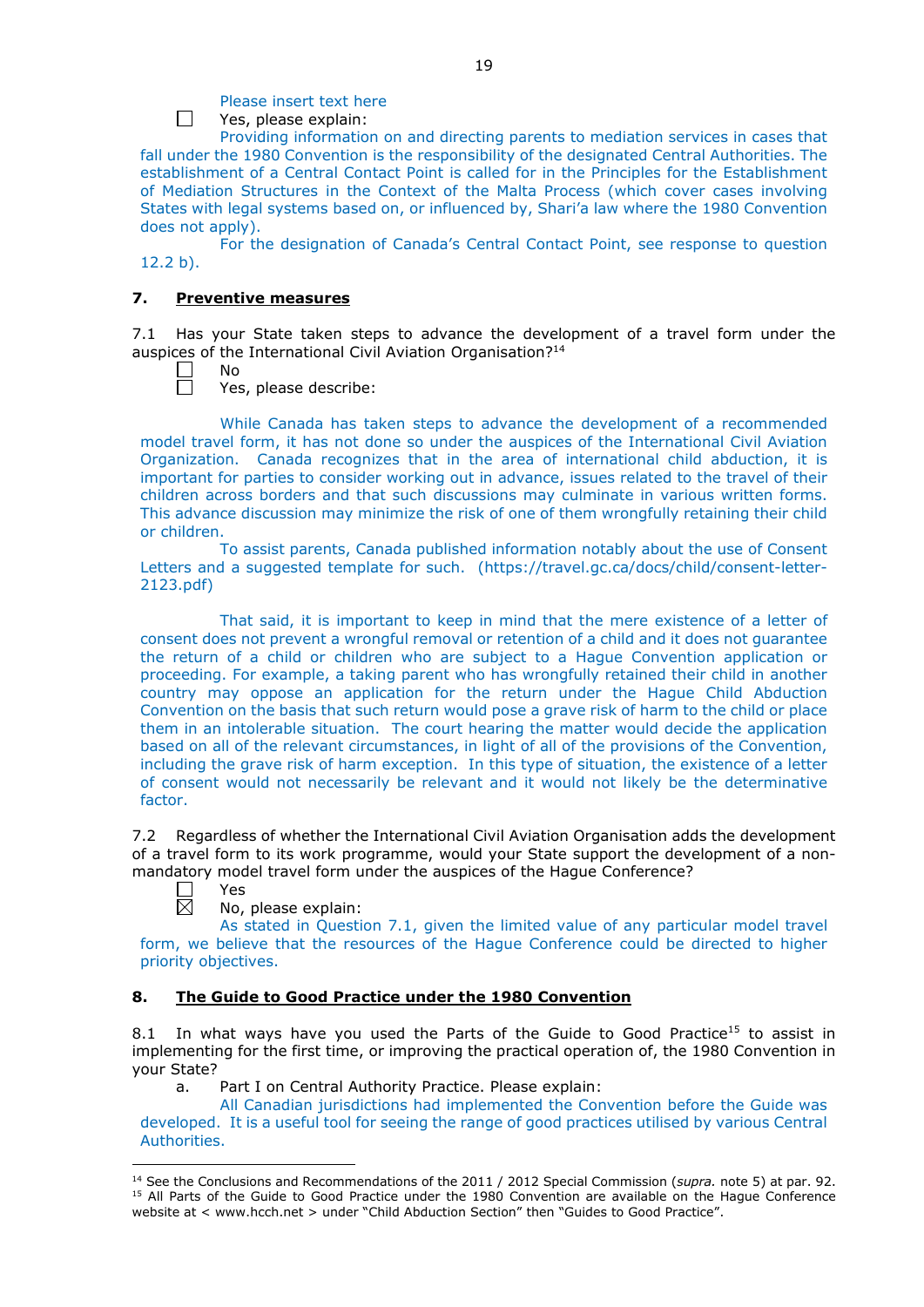Work on the development of the various parts of the Guide and the review of draft versions have been useful in reviewing existing domestic practices and procedures. The checklist on incoming and outgoing applications that appears in Part 1 of the Guide is regularly used in at least one Canadian jurisdiction. The jurisdictions that handle only a few applications turn to the Guide for direction when new situations arise. Central Authorities in Canada may also refer to the Guide in their communications with other States where issues regarding the operation of the Convention are raised. When presenting a Hague return application in court, the Guide is also a helpful tool to illustrate and clarify the scope and processes under the Convention. Finally, the Guide is used when preparing speaking materials on the Convention.

b. Part II on Implementing Measures. Please explain: As above

c. Part III on Preventive Measures. Please explain:

As above. Most Canadian Central Authorities have had a variety of preventative measures in place prior to the Guide.

d. Part IV on Enforcement. Please explain:

As above. Most Canadian Central Authorities have had a variety of enforcement mechanisms in place prior to the Guide.

8.2 How have you ensured that the relevant authorities in your State have been made aware of, and have had access to, the Guide to Good Practice?

All Canadian Central Authorities are aware of the resources on the Hague website, including the Guide to Good Practice. The website of the Justice Ministry of Québec provides a link to the Guide. When the Guide was being developed, Canadian Central Authorities discussed the responses to the questionnaires during regular conference calls.

8.3 Do you have any other comments about any Part of the Guide to Good Practice?

It is a very useful Guide for States newly implementing the Convention and those countries who only deal with Hague cases occasionally.

### **9. Publicity and debate concerning the 1980 Convention**

9.1 Has the 1980 Convention given rise to (a) any publicity (positive or negative) in your State, or (b) any debate or discussion in your national parliament or its equivalent?

No  $\Box$ 

Yes, please indicate the outcome of this debate or discussion, if any:

(a) There is ongoing media interest in 1980 Convention cases where Canada is involved. It is always a challenge to ensure that the messaging in relation to the operation of the Hague Convention is accurate and is not inadvertently dramatized against the context of the emotional fact patterns that tend to be associated with these cases and against the sometimes tragic results. Canada recognizes the need to promote responsible and educational messaging about the 1980 Hague Abduction Convention and is attuned to every opportunity to do so.

(b) In 2014, the Standing Senate Committee on Human Rights conducted a study on "international mechanisms toward improving cooperation in the settlement of cross-border family disputes, including Canada's actions to encourage universal adherence to and compliance with the Hague Abductions Convention, and to strengthen cooperation with non-Hague State Parties with the purpose of upholding children's best interests". This study involved hearing a variety of stakeholders to discuss the issue of international child abductions, and the role of the 1980 Convention and other international mechanisms in resolving these disputes.

The resulting resulting the report of  $r$ (https://sencanada.ca/Content/SEN/Committee/412/ridr/rep/rep13jul15-e.pdf) covered a broad range of issues including the need to improve consistency in the interpretation and application of the 1980 Convention globally, Canada's role in the Malta Process and the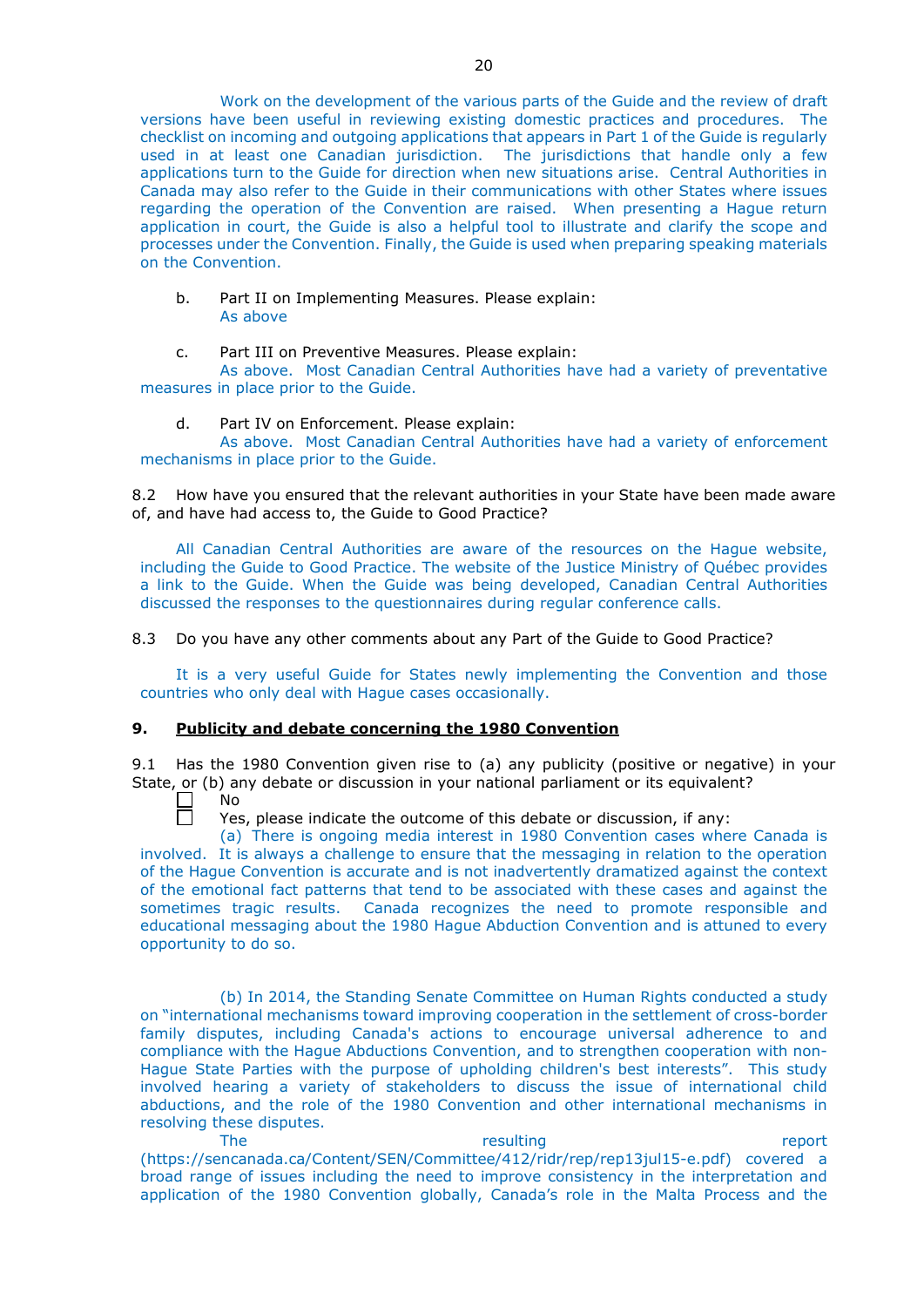Working Party on Mediation, and increasing awareness of the Convention generally. The Report has been tabled by the Standing Committee but has not been formally adopted by the Senate.

9.2 By what methods does your State disseminate information to the public about the 1980 Convention?

There are numerous methods undertaken by Canadian Central Authorities to disseminate information to the public, NGOs and legal practitioners about the 1980 Convention. Some examples of modes of dissemination include seminars, pamphlets, media, and websites. In addition, Canadian Central Authorities collaborate, where feasible, with others who disseminate information about the Convention with a view to broadening the reach of consistent and accurate messaging.

Canada also publishes online information about the 1980 Hague Convention. The federal Government has issued a guidebook for left-behind parents and various provincial and territorial governments have informational webpages. Dissemination of information is also undertaken through Canada's Our Missing Children Program and participation in various training seminars. Some recent examples include training that was provided at a Justice Canada Conference on the intersection of the Hague Convention and immigration law, a joint Justice Canada/Global Affairs Canada Knowledge Exchange involving both government officials and NGO's, and a presentation to a national family law conference on the prevention and responses to cross-jurisdictional child abduction.

### **PART IV: TRANSFRONTIER ACCESS / CONTACT AND INTERNATIONAL FAMILY RELOCATION**

## **10. Transfrontier access / contact**<sup>16</sup>

10.1 Since the 2011 / 2012 Special Commission, have there been any significant developments in your State regarding Central Authority practices, legislation, procedural rules or case law applicable in cases of transfrontier contact / access?

 $\Box$ No  $\Box$ 

-

Yes, please explain:

There have been no significant developments in this area in Canada.

10.2 Please indicate any important developments in your State, since the 2011 / 2012 Special Commission, in the interpretation of **Article 21** of the 1980 Convention.

There have been no significant developments in this area in Canada.

10.3 What problems have you experienced, if any, as regards co-operation with other States in respect of:

a. the granting or maintaining of access rights;

Legal aid, pro bono, or affordable legal representation may not be available to noncustodial parents which creates a hardship for some Convention applicants. Some States have no means of enforcing access orders. Mediation is offered in some States but does not result in an enforceable agreement. Meaningful access is not provided for under the law of some States.

b. the effective exercise of rights of access; and see response to (a).

## c. the restriction or termination of access rights.

See response to (a), in addition, we note that, in some States, domestic legislation does not allow for the establishment of access rights for a non-custodial parent and/or for

<sup>&</sup>lt;sup>16</sup> See the [Conclusions and Recommendations](https://assets.hcch.net/upload/concl28sc5_e.pdf) of the 2006 Special Commission (supra. note 5) at paras 1.7.1 to 1.7.3.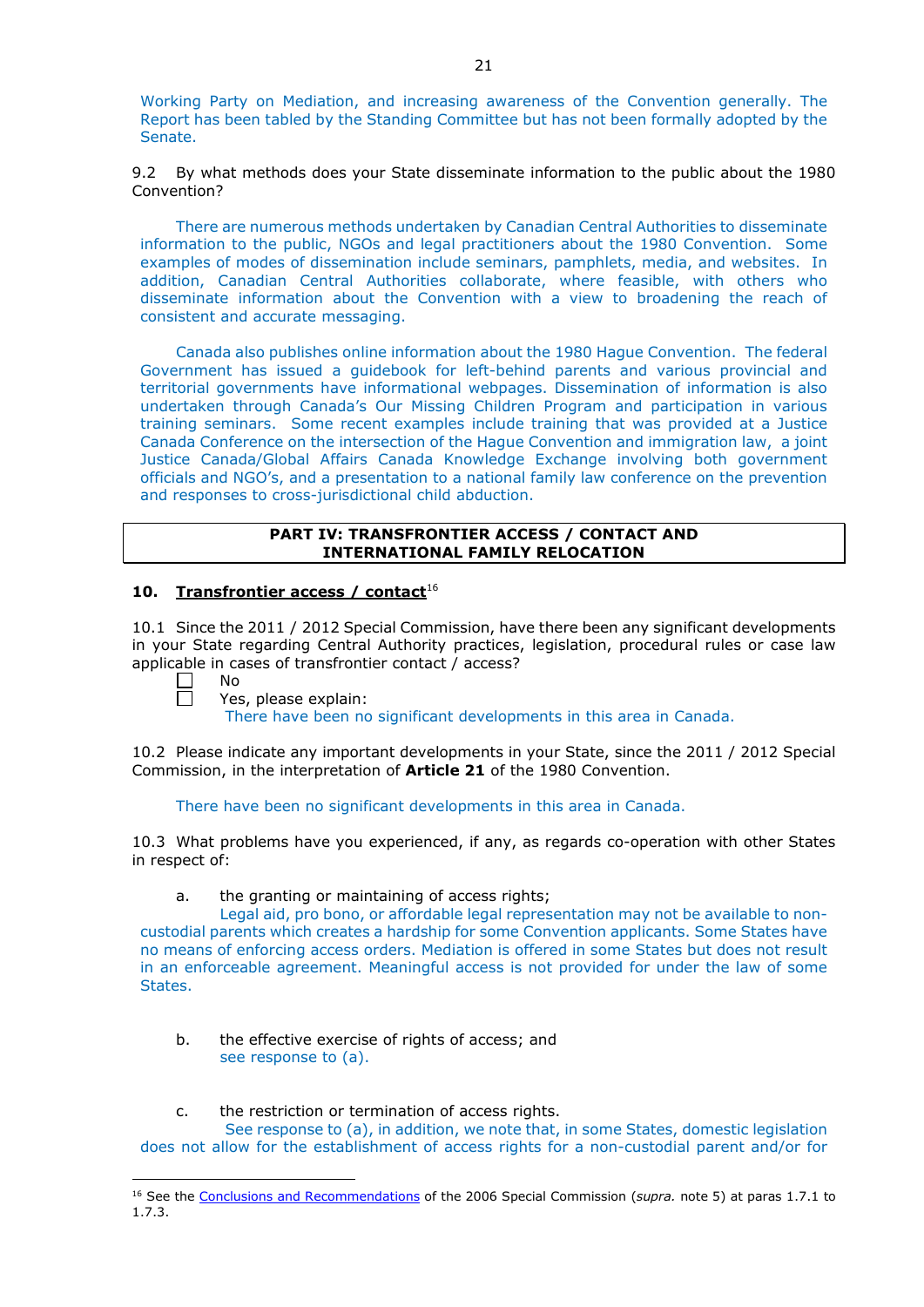the effective enforcement of their existing access rights. This is an issue of considerable concern for Canada as this effectively results in children being denied their right to maintaining personal relations and direct contact with both parents on a regular basis, even where such relations or contacts would not be contrary to the child's best interests. We understand that this may not be due to a lack of cooperation between Central Authorities, but it is an important problem that must be noted.

#### Please provide case examples where possible.

In one country, parents who have taken part in mediation/ADR have at best been able to negotiate an agreement that is vague and imprecise in its terms. Further, there are no means of enforcing the agreement under the laws of the State.

10.4 In what ways have you used the "General Principles and Guide to Good Practice on Transfrontier Contact Concerning Children"17 to assist in transfrontier contact / access cases in your State? Can you suggest any further principles of good practice?

The Guide includes useful practical information. It may be referred to when drafting letters to custodial parents on behalf of applicant access parents or in discussions with Central Authorities in other States. Even with this excellent resource, however, trans-frontier contact cases are more challenging to manage than return cases. In practice, in many instances, custodial parents have fairly easily frustrated the other parents' attempts to exercise access to the children.

It is important to emphasize the general principle, set out in 1.1 of the Guide, that regular contact with both parents should be promoted unless it is shown to be contrary to the interests of the child. In general, a child's extracurricular activities and general routine should not be used to avoid or exclude meaningful contact with the access parent.

# **11. International family relocation**<sup>18</sup>

<u>.</u>

11.1 Since the 2011 / 2012 Special Commission, have there been any significant developments in your State regarding the legislation, procedural rules or case law applicable to international family relocation? Where possible, please explain these developments in the legislation, procedural rules or case law:

British Columbia: sections 65 to 71 of the Family Law Act, SBC 2011, c. 25, require notice of a proposed change in the location of the residence of a child or child's guardian which can reasonably be expected to have a significant impact on the child's relationship with a guardian or other person having a significant role in the child's life. The factors that a court should and should not consider on an application to relocate are also specified in the Act.

Nova Scotia: ss. 18d to 18h of the Maintenance and Custody Act, RSNS, chap 160, 1989, as amended (these amendments have received Royal Assent but have yet to be proclaimed), require notice of a proposed change in the location of the residence of a child, or of a child's parent or guardian, which can reasonably be expected to significantly impact the child's relationship with a parent or guardian or person who has an order for contact time with the child. The factors the court shall be guided by in the relocation of the child, and in determining the best interests of the child, are specified under these provisions. The court may vary a previous order for custody or parenting time under the Act upon being satisfied the child's needs or circumstances have changed as a result of the order authorizing or prohibiting the relocation of a child.

#### **PART V: NON-CONVENTION CASES AND NON-CONVENTION STATES**

<sup>&</sup>lt;sup>17</sup> Available on the Hague Conference website at < www.hcch.net > under "Child Abduction Section" then "Guides to Good Practice".

<sup>18</sup> See the Conclusions and Recommendations of the 2006 Special Commission meeting at paras 1.7.4 to 1.7.5: *"*1.7.4 The Special Commission concludes that parents, before they move with their children from one country to another, should be encouraged not to take unilateral action by unlawfully removing a child but to make appropriate arrangements for access and contact preferably by agreement, particularly where one parent intends to remain behind after the move.

<sup>1.7.5</sup> The Special Commission encourages all attempts to seek to resolve differences among the legal systems so as to arrive as far as possible at a common approach and common standards as regards relocation."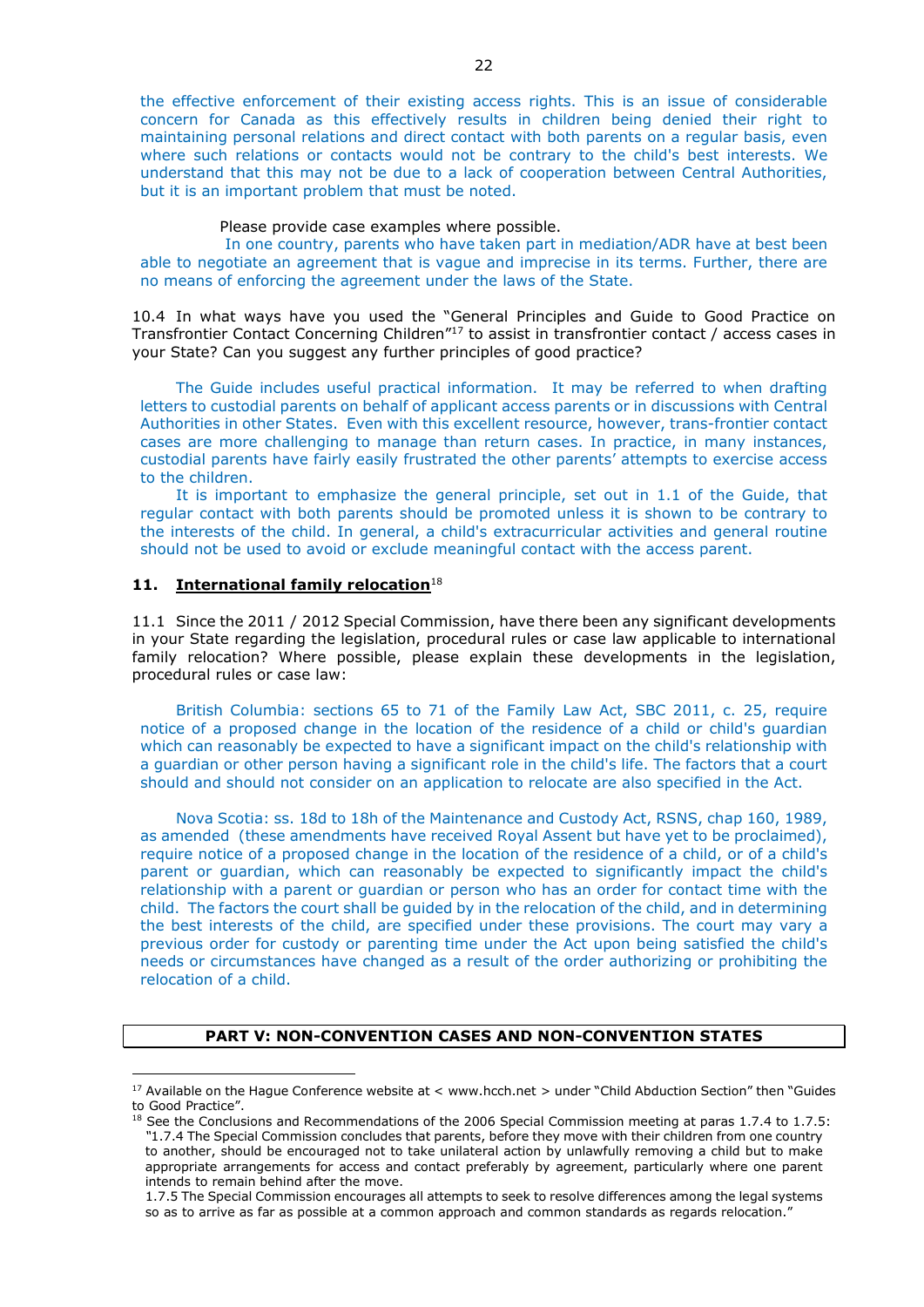### **12. Non-Convention cases and non-Convention States**

12.1 Are there any States that you would particularly like to see become a State Party to the 1980 Convention? If so, what steps would you suggest could be taken to promote the Convention and encourage ratification of, or accession to, the Convention in those States? Please explain:

Canada encourages all States that are not party to the 1980 Convention to consider putting into place the basic requirements of the Convention (i.e. setting-up a functioning Central Authority and, where necessary in their State, adopting legislation giving effect to the Convention) and becoming party to it. Canada is not in a position to consider acceptance of a State's accession before full legal and operational effect has been given to the Convention in that State.

In particular, Canada would encourage Egypt, Lebanon, Saudi Arabia, India and China to consider becoming party to the Convention.

Steps to promote: Work should continue through the Malta Process and the Working Party on Mediation to engage non-convention states with legal systems based on or influenced by Shari'a law. In addition, with the support of the Permanent Bureau, States party should be encouraged to develop a collaborative approach in developing advocacy initiatives to promote the benefits of the Convention to non-party States.

12.2 Are there any States which are not Parties to the 1980 Convention or not Members of the Hague Conference that you would like to see invited to the Special Commission meeting in 2017?

Canada would welcome the participation of members of the Working Party (Egypt, Jordan, India, Malaysia and Senegal). Canada would further welcome the participation of the following non-party States engaged in the Malta Process (Bahrain, Kenya, Iran, Qatar, United Arab Emirates and Indonesia).

*The "Malta Process"*<sup>19</sup>

12.2 In relation to the "Malta Process":

a. Do you have any comment to make on the "Principles for the Establishment of Mediation Structures in the context of the Malta Process" and the accompanying Explanatory Memorandum?20

Canada supports encouraging parents to use mediation, where appropriate, to resolve disputes over parental responsibilities, custody and access. As co-chair of the Working Party on Mediation of the Malta Process, Canada actively participated in the development of the Principles, as an important first step to facilitate access to mediation services in cases involving States party to the Hague Conventions and non-Party States of Islamic legal tradition. Canada strongly supports promoting the Principles and, in particular, the designation of a Central Contact Point by those States that have not yet done so. We also strongly support promoting the use of the Principles to assist parents in identifying mediation services and obtaining legal information to help them resolve their disputes.

b. Have any steps been taken towards the implementation of the Malta Principles in your State and the designation of a Central Contact Point, in order to better address crossborder family disputes over children involving States that are not a Party to the 1980 and 1996 Hague Conventions?



<sup>&</sup>lt;u>.</u> <sup>19</sup> The "Malta Process" is a dialogue between certain States Parties to the 1980 and 1996 Conventions and certain States which are not Parties to either Convention, with a view to securing better protection for cross-border rights of contact of parents and their children and addressing the problems posed by international abduction between the States concerned. For further information see the Hague Conference website at < www.hcch.net > under "Child Abduction Section" then "Judicial Seminars on the International Protection of Children".

<sup>20</sup> The Principles and Explanatory Memorandum were circulated to all Hague Conference Member States and all States participating in the Malta Process in November 2010. They are available on the Hague Conference website at < www.hcch.net > under "Child Abduction Section" then "Judicial Seminars on the International Protection of Children".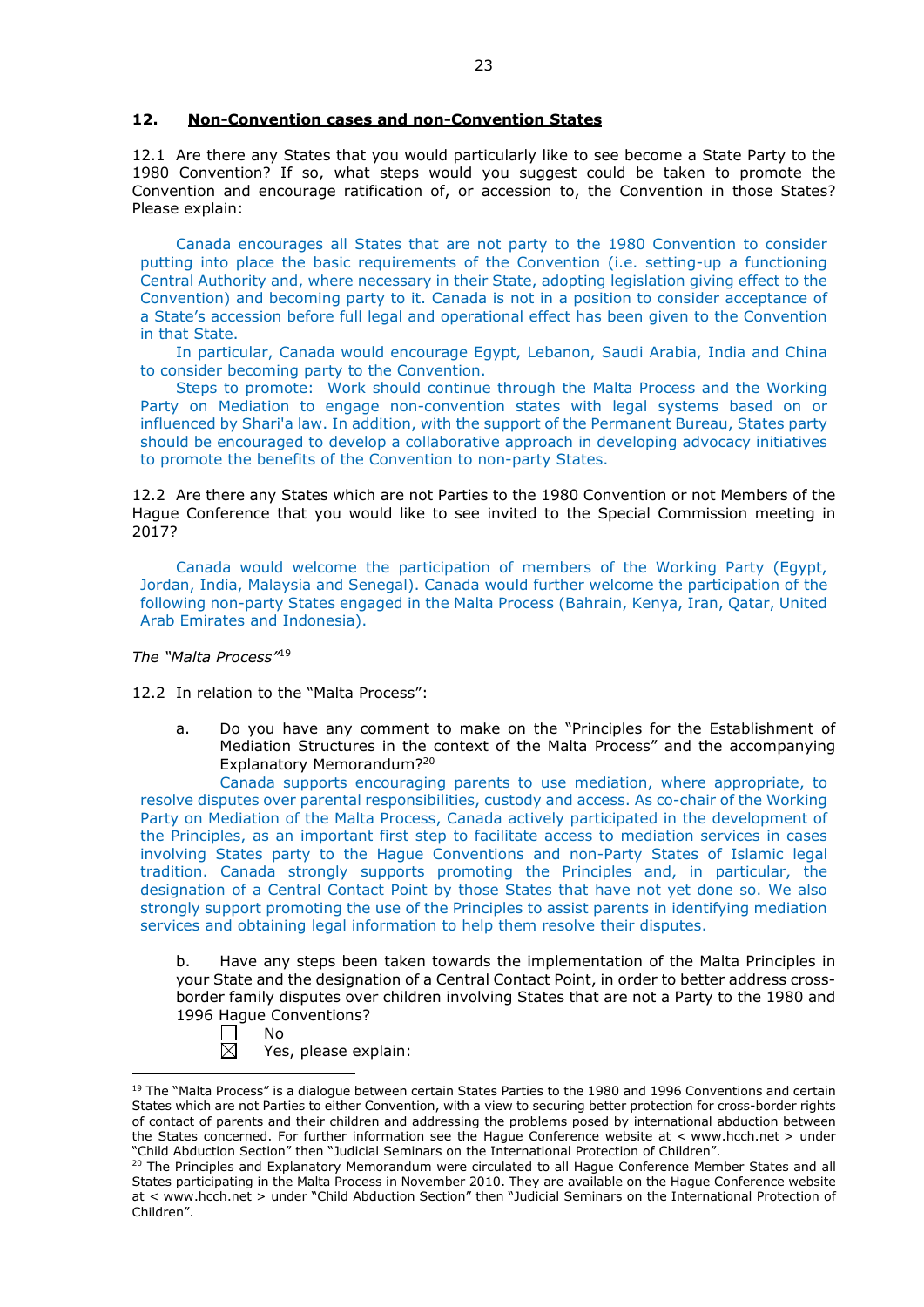Canada has designated its Central Contact Point (CCP). The Minister of Justice and Attorney General (through the office responsible for the Federal Central Authority function for the 1980 Convention) for incoming cases to Canada and Global Affairs Canada (Vulnerable Children's Consular Unit) for outgoing cases.

For incoming cases, Canada's CCP will direct parents to existing Justice Canada resources such as the Inventory of Government-Based Family Justice Services and a 1-888 Justice Canada Family Law Information Line to identify mediation services that may be available to them.

c. What is your view as to the future of the "Malta Process"?

Decisions regarding the future of the Malta Process must be fully discussed and agreed to at the Council on General Affairs and Policy in light of the Conference's mandate and priorities. In this regard, we refer to the conclusions and recommendations made by Council in regard to Malta Process at its annual meeting in March 2017. That said, as previously stated, Canada recognizes the importance and the benefits of the continued dialogue between party and non-party States of Islamic legal tradition, and the progress made via the Working Party on Mediation.

#### **PART VI: TRAINING AND EDUCATION AND THE TOOLS, SERVICES AND SUPPORT PROVIDED BY THE PERMANENT BUREAU**

## **13. Training and education**

13.1 Can you give details of any training sessions / conferences organised in your State to support the effective functioning of the 1980 Convention, and the influence that such sessions / conferences have had?

There have been numerous training sessions within Canada since the 2011 Special Commission. Here are a few examples:

2016 – Federal Government Workshop on Intersecting Issues on Family and Immigration Law – where the 1980 Convention was discussed.

2016 – Federation of Law Societies of Canada: National Family Law Program included session on Prevention and Responses to Cross-Jurisdiction Removal and Retention of children – where the 1980 Convention was discussed.

Training sessions for law enforcement officers organized by Canada's National Centre for Missing Persons and Unidentified Remains program. Such sessions facilitate building relationships and sharing information, which is extremely helpful in enforcing return orders, locating parents and children, etc.

Training programs offered to consular and political officers, both in Canada and abroad. Various training sessions for the members of the private Bars, judiciary, and other agencies and authorities that cooperate domestically in the overall delivery of Canada's international legal obligations under the 1980 treaty.

Lectures at the law schools have been helpful in introducing law students to the issues related to parental child abduction.

### **14. The tools, services and support provided by the Permanent Bureau**

#### *In general*

14.1 Please comment or state your reflections on the specific tools, services and support provided by the Permanent Bureau to assist with the practical operation of the 1980 and 1996 Conventions, including:

a. The Country Profile available under the Child Abduction Section.

The Country Profiles, when completed and current, are valuable resources for Central Authorities, and stakeholders. The Country Profiles facilitate easy and efficient access to information about processes and resources of the other State Party involved in an international child abduction, potentially facilitating more expeditious processing of cases. Unfortunately, not all State Parties have provided Country Profiles. It would be especially helpful if new State Parties would complete a Country Profile as soon as possible following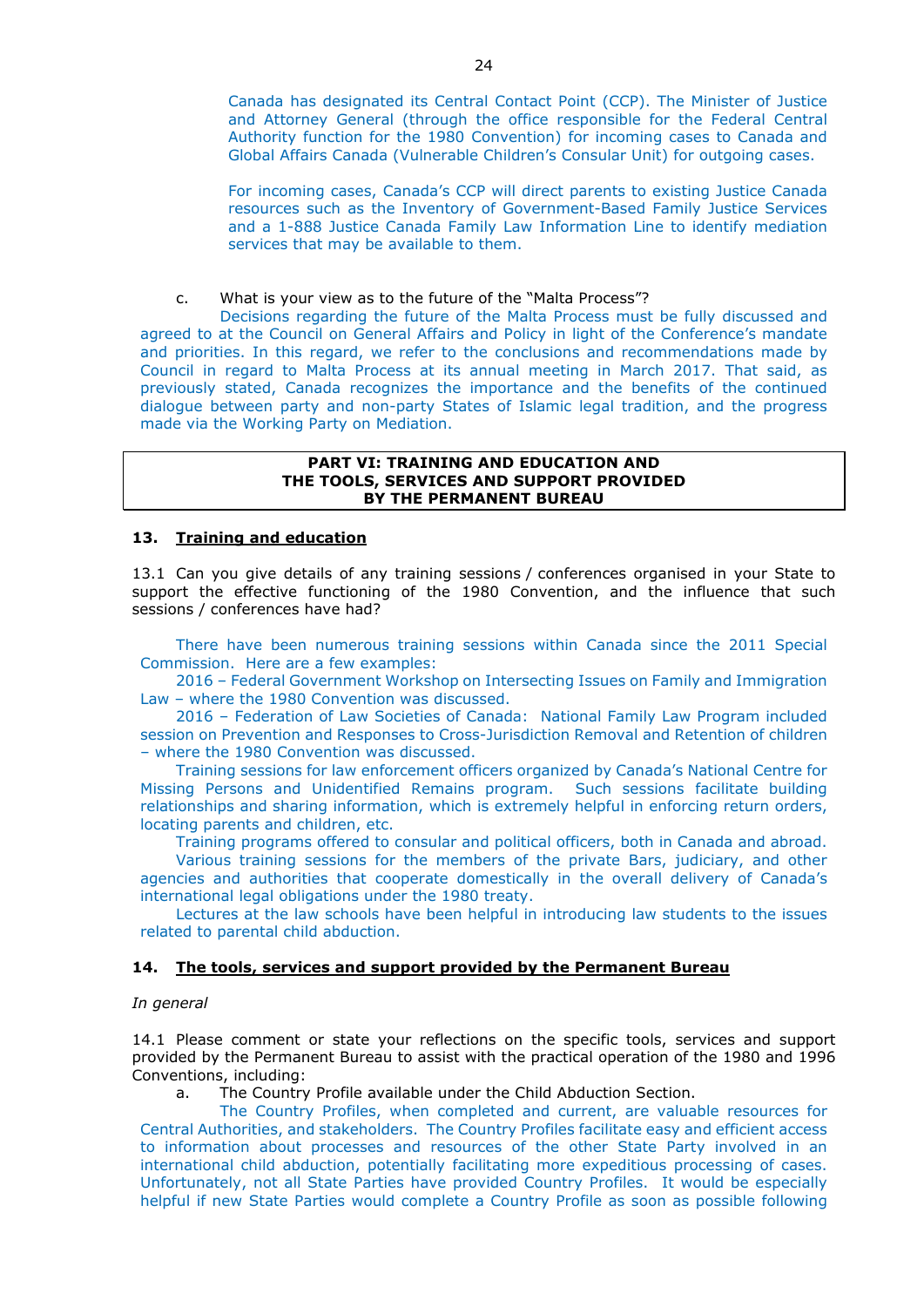their accession to or ratification of the 1980 Convention. It would also be helpful if they were available in French or English.

b. INCADAT (the international child abduction database, available at < www.incadat.com >).

Incadat is a helpful tool. However, it is not comprehensive. Generally, Canadian courts refer to reported decisions rendered in Canada before turning to foreign cases reported in Incadat.

- c. *The Judges' Newsletter* on International Child Protection the publication of the Hague Conference on Private International Law which is available online for free; $2^1$ It is useful and informative.
- d. The specialised "Child Abduction Section" of the Hague Conference website  $(<$  www.hcch.net  $>$ ):

This is a practical and user-friendly feature of the Hague Conference's website. It facilitates searches on the Convention and provides relevant links. Central Authorities and other stakeholders (e.g. lawyers) in Canada use it regularly.

e. INCASTAT (the database for the electronic collection and analysis of statistics on the 1980 Convention);<sup>22</sup>

Since the 2011 Special Commission the Permanent Bureau has made some technical changes to INCASTAT. The new feature which allows data to be entered on an ongoing basis and the automated reminders may result in increased use of INCASTAT.

Though in the past, INCASTAT was not used by all Canadian jurisdictions, usage may increase as a result of the technical improvements and co ordination efforts by the federal Central Authority.

INCASTAT should be reviewed to make it more relevant. Some of the questions and proposed answers could be reworded and questions could be added to better reflect the application process and the operational realities of typical 1980 Hague Convention cases so that the data leads to more meaningful conclusions.

It is not clear how the INCASTAT statistics are being used by the Permanent Bureau.

<u>.</u>

f. Providing technical assistance and training to States Parties regarding the practical operation of the 1980 and 1996 Conventions.23 Such technical assistance and training may involve persons visiting the Permanent Bureau or, alternatively, may involve the Permanent Bureau organising, or providing assistance with organising, national and international judicial and other seminars and conferences concerning the Convention(s) and participating in such conferences;

Canada generally supports the provision of cost-effective assistance and training on the 1980 and 1996 Conventions within existing resources and in light of the organisation's work programme and priorities as determined by the Council on General Affairs and Policy. While the methods/mechanisms proposed in the question may present benefits, they require considerable human and financial resources (i.e. to travel and attend such activities). We would therefore encourage the Permanent Bureau to also explore developing more costeffective ways of providing assistance and training, for example through webinars that could be accessed by stakeholders via the Hague Conference's website at any time and at a relatively small cost. Canada would be open to contributing to the development of the content of such webinars.

<sup>21</sup> Available on the Hague Conference website at < www.hcch.net > under "Child Abduction Section" and "Judges' Newsletter on International Child Protection". For some volumes of *The Judges' Newsletter*, it is possible to download individual articles as required.

<sup>22</sup> Further information is available via the Hague Conference website at < www.hcch.net > under "Child Abduction Section" then "INCASTAT".

<sup>23</sup> Such technical assistance may be provided to judges, Central Authority personnel and / or other professionals involved with the practical operation of the Convention(s).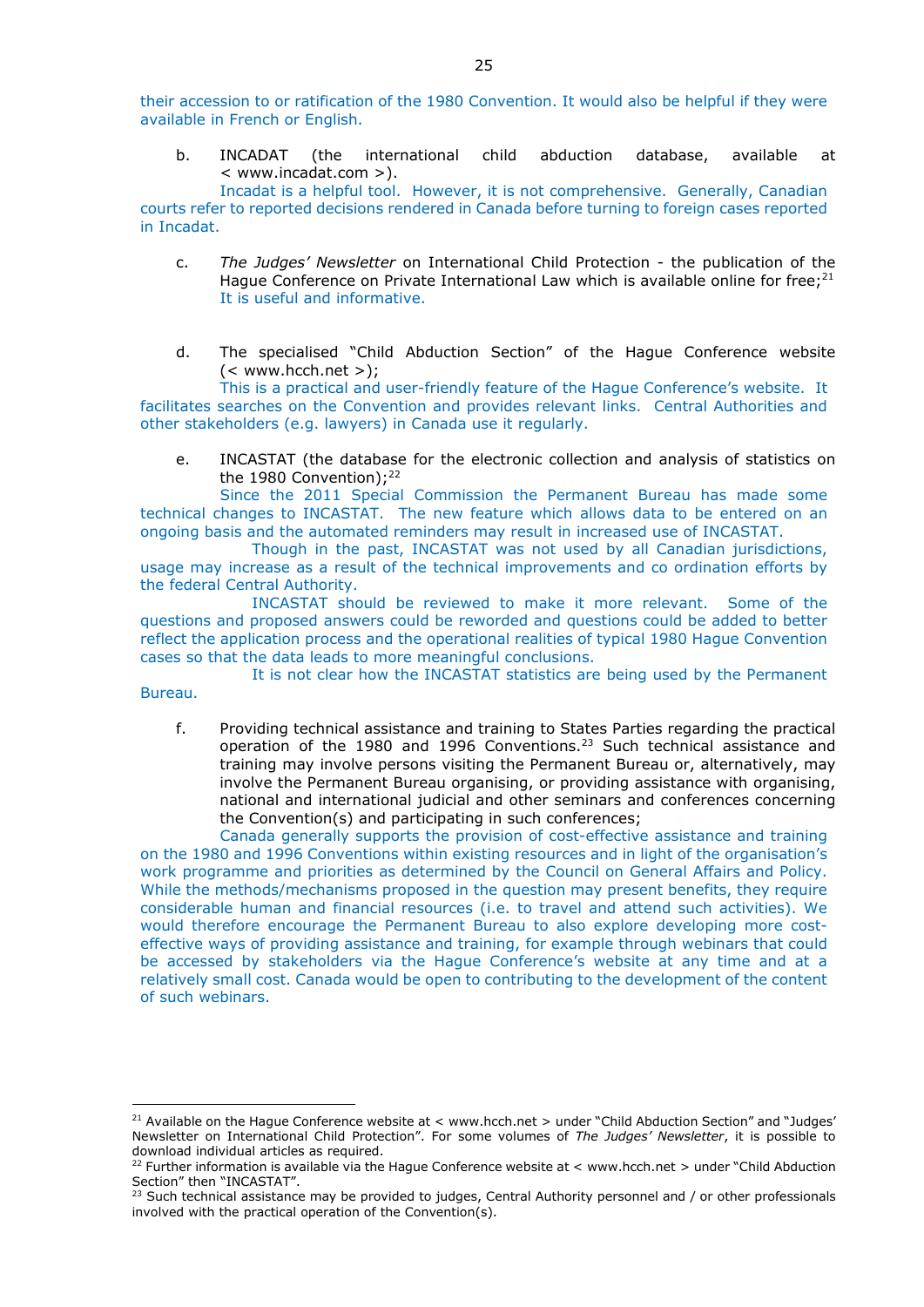g. Encouraging wider ratification of, or accession to, the Convention(s), including educating those unfamiliar with the Convention(s);<sup>24</sup>

This question focuses on assistance with the practical operation of the Convention(s) and therefore on assistance to States that are already party to the instrument(s). Encouraging broader ratification of or accession to the Convention(s) is a separate issue. That said, we think it is critical to impress upon any State considering becoming a party the need to properly and fully implement the instrument(s), including by adopting procedural rules that will facilitate the expeditious treatment of Hague applications and the effective return of children.

h. Supporting communications between Central Authorities, including maintaining their contact details updated on the HCCH website;

This should remain one of the main functions of the Permanent Bureau. However, to be able to do so, States party Parties must regularly update the contact information for their Central Authorities. We think the Permanent Bureau should send regular reminders to States.

i. Supporting communications among Hague Network Judges and between Hague Network Judges and Central Authorities, including maintaining a confidential database of up-to-date contact details of Hague Network Judges

The Permanent Bureau should also support communications among the Network Judges by maintaining their contact information in a confidential database and inviting for regular updates of such information.

We do not see a role for the Permanent Bureau in actual communications as it is within the exclusive discretion of individual judges to determine if and when to communicate with one another. We also feel that Network Judges could rely on one another to provide information or guidance on their roles as contact judges and on the use of direct judicial communications. In Canada's view, this was the main purpose of establishing the International Hague Network of Judges.

We also do not see a role for the Permanent Bureau in supporting communications between Network Judges and Central Authorities. As per 1.6.4 of the Conclusions and Recommendations of the 2006 Special Commission, adopted again in the Conclusions and Recommendations of the 2011 Special Commission (see number 67): " The Special Commission recognises that, having regard to the principle of the separation of powers, the relationship between judges and Central Authorities can take different forms." We would support judges sharing their experiences regarding such communications with other Network Judges and Central Authorities doing the same with other Central Authorities.

These views do not preclude the Permanent Bureau from "supporting communications" among Network Judges and among Network Judges and Central Authorities by inviting them to participate in activities such as seminars and conferences that provide important opportunities to share experiences more broadly.

### *Other*

-

14.2 What other measures or mechanisms would you recommend:

a. To improve the monitoring of the operation of the Conventions;

The Special Commission should remain the principal multilateral mechanism to review and to improve the operation of the Convention. In addition, consideration should be given to setting up information sessions or group sessions to reinforce the Guide to Good Practice on a regular basis. Such sessions or group discussions could be held in the margins of the Special Commission or between Special Commission meetings (possibly by way of videoconferences and/or at the regional level).

b. To assist States in meeting their Convention obligations; and

States party to the 1980 Convention are responsible for ensuring the proper interpretation and application of the 1980 Convention via their administrative and judicial organs. To assist them, consideration should be given to twinning Central Authorities within

<sup>&</sup>lt;sup>24</sup> Which again may involve State delegates and others visiting the Permanent Bureau or, alternatively, may involve the Permanent Bureau organising, or providing assistance with organising, national and international judicial and other seminars and conferences concerning the Convention(s) and participating in such conferences.